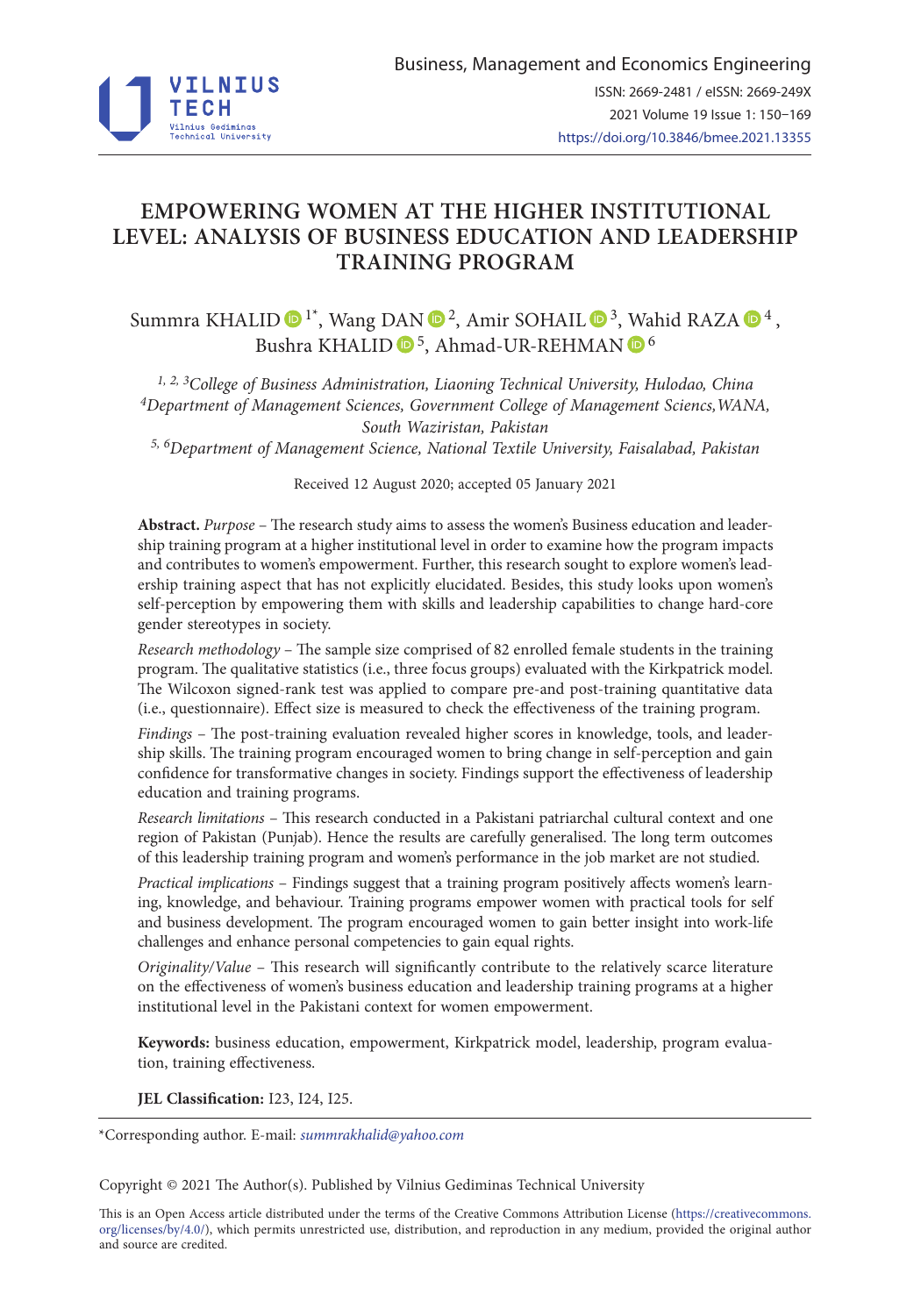# **Introduction**

This research work summarises a case study's findings related to women's education and leadership training programs and analyses its impact on women students. Today, a globalised economy promoting the imperative of equitable education, gender equity, continuous learning, and identity-reforming opportunities to empower women through knowledge. Pakistan has decided on several vital international commitments for women's education, rights, and gender equality on different international Forums-United nations' sustainable development goals, Beijing platform for action, the universal declaration of human rights, convention about the elimination of all types of discrimination against women (Batool & Batool, 2018). The notion behind all national and international commitment is to focus on women's education and empowerment to enhance women and society's personal, communal, political, or financial power. Despite the commitments and women's empowerment and education being the heart of UN Women's 2030 agenda in Pakistan, Pakistan remains among the world's lowest-ranked countries in gender equality and women's rights (Chaudhry et al., 2012). According to the "2018 Global gender gap index", Pakistan ranked 148th among 149 countries in gender parity. Among the four worst performers, Pakistan ranked second-worst globally as the sum of women's supervisory posts is the lowest in numbers (Statista, 2018). Pakistan is categorised as the least performer in the south Asian region as very closed to 55% in terms of gender equity against India 72% and Bangladesh 68%. One of the Geneva-based organisation's annual reports traced gender inequalities among four major sectors (educational sector, health sector, financial opportunities, and politically empowering) in all countries (United Nations Development Programme, 2019). The low index of the education sector and Gender inequality is almost homogeneous in all worst-performing countries (Elvish et al., 2014).

UN aimed at escalating economic, and social development, women's empowerment through education is indispensable. Women's need to acquire a set of skills and competencies pertinent to diverse circumstances along with professionalism (United Nations, 2015). The United Nations summit in 2015 outlined the 2030 agenda of sustainability, empowerment, and development through education. Women's education, empowerment, and gender equality are some of the objectives incorporated in the UN agenda's sustainability and development goals (United Nations Population Fund, 2015). For economic development and sustainability, 17 Goals of development were initiated, which required prompt action by all countries. One of the essential principles of UN programs and procedures is to capitalise on feminine talent and equal job opportunities at all management levels of governmental and monetary policymaking for females (UNESCO, 2017). UN's objective is to endorse gender parity in education as a behavioural learning goal.

In Pakistani society, gender roles affect women's perception of their capabilities, selfawareness, esteem, and future ambitions, and they perceive themselves not as competent. In developing countries like Pakistan attaining education commitment, women's empowerment is among the subjects where the government tries to achieve the desired outcomes (Salik & Zhiyong, 2014). Women's Business education and leadership training are crucial for the empowerment, behavioural development, and economic growth of the country as women comprise 49% of the country's overall population (Hameed et al., 2014). Article 37(b) and (c)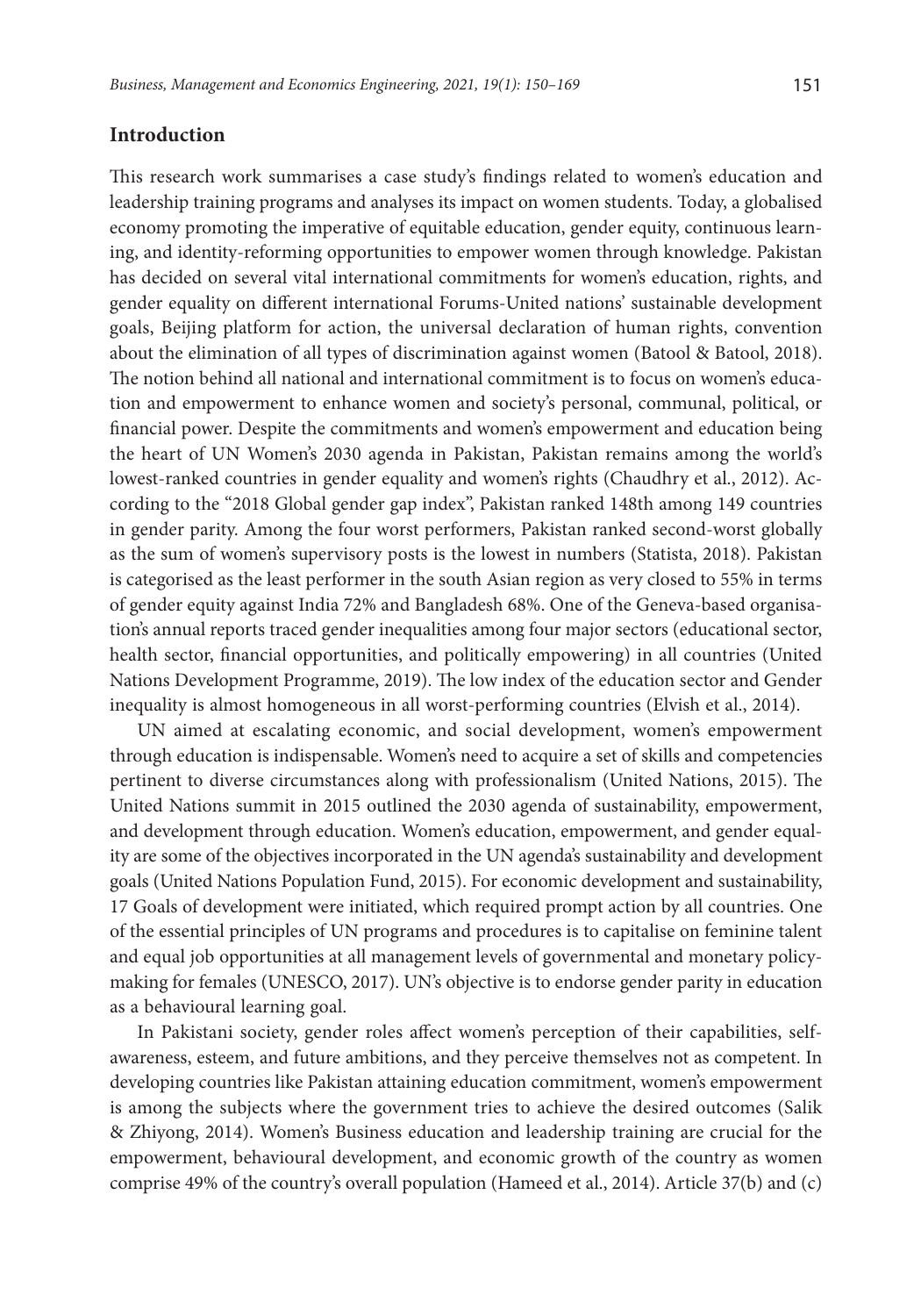of the Pakistani constitution states that technical and professional education is equally associated with all at the higher education level based on merit (Khan et al., 2013).

Much of the research literature has documented no development without Business education, gender parity, and practical training (Aelterman et al., 2013). These areas have been a long-determined preference for the united nations, UN women in Pakistan, and many state-owned organisations (Miotto et al., 2019). However, no research study results have been collected, mainly related to women's educational and leadership training in Pakistan. Women leadership and leadership training areas were not elucidated before. However, in the past, comprehensive research studies were undertaken on leadership behaviours and education. Nevertheless, the present study is related to more specific aspects of education, particularly women leadership training, because, in the past, most studies conducted by the NGOs or agencies were about women's economic condition or education. Hence this research study is essential to know these programs' results and how they influence and improve women's image and societal development.

To achieve international and national commitments and agenda for women's education and equality, different public sector training, and development programs were launched in Pakistan. Pakistan's public sector development program has outlined the agenda to strengthen women's capacity in the socio-political and business world by acquiring the necessary skills to deal with negative stereotypes centred around female leadership behaviours. Hence, the research study aims to assess the women's Business education and leadership training program at a higher institutional level in order to examine how the program impacts and contributes to women's empowerment. Further, this research sought to explore women's leadership training aspect that has not explicitly elucidated. Besides, this study looks upon women's self-perception by empowering them with skills and leadership capabilities to change hard-core gender stereotypes in society. Business education and leadership training programs certainly benefit Pakistani society is changing hard-core gender stereotypes and achieving the UN agenda for women's rights.

As this research work base on a case study approach; thus, the primary objectives drawn from this research paper illustrate the training program results. This research study was structured to assess the training and its impact on women participants' skills, learning, and behaviour. Hence the paper used the mixed-method approach. In the quantitative approach, a self-administrated survey instrument used to determine students' self-assessment in terms of skills, knowledge, and training program satisfaction. Zoho sheets and Microsoft excel used to manage data, and various statistics applied by using SPSS V.25 software to compile the results before and after training. Qualitative methods were applied to evaluate women's self-perception by conducting three focus groups after training. Kirkpatrick's model is used to grasp participants' perceptions of behaviour change deeply. The research findings support the expediency of the leadership training program for women. After the training, female students' self-assessed ratings showed a significant increase in the level of knowledge about leadership from pre to post-training. They obtained skills and learned practical tools for future use. The training program encouraged them to bring change in self-perception, and they found increased confidence to break down the barriers mentioned in the literature. The subsequent section of the article explained research methods and statistical analysis further, and ultimately, the research study includes results, discussion, conclusion, and limitations.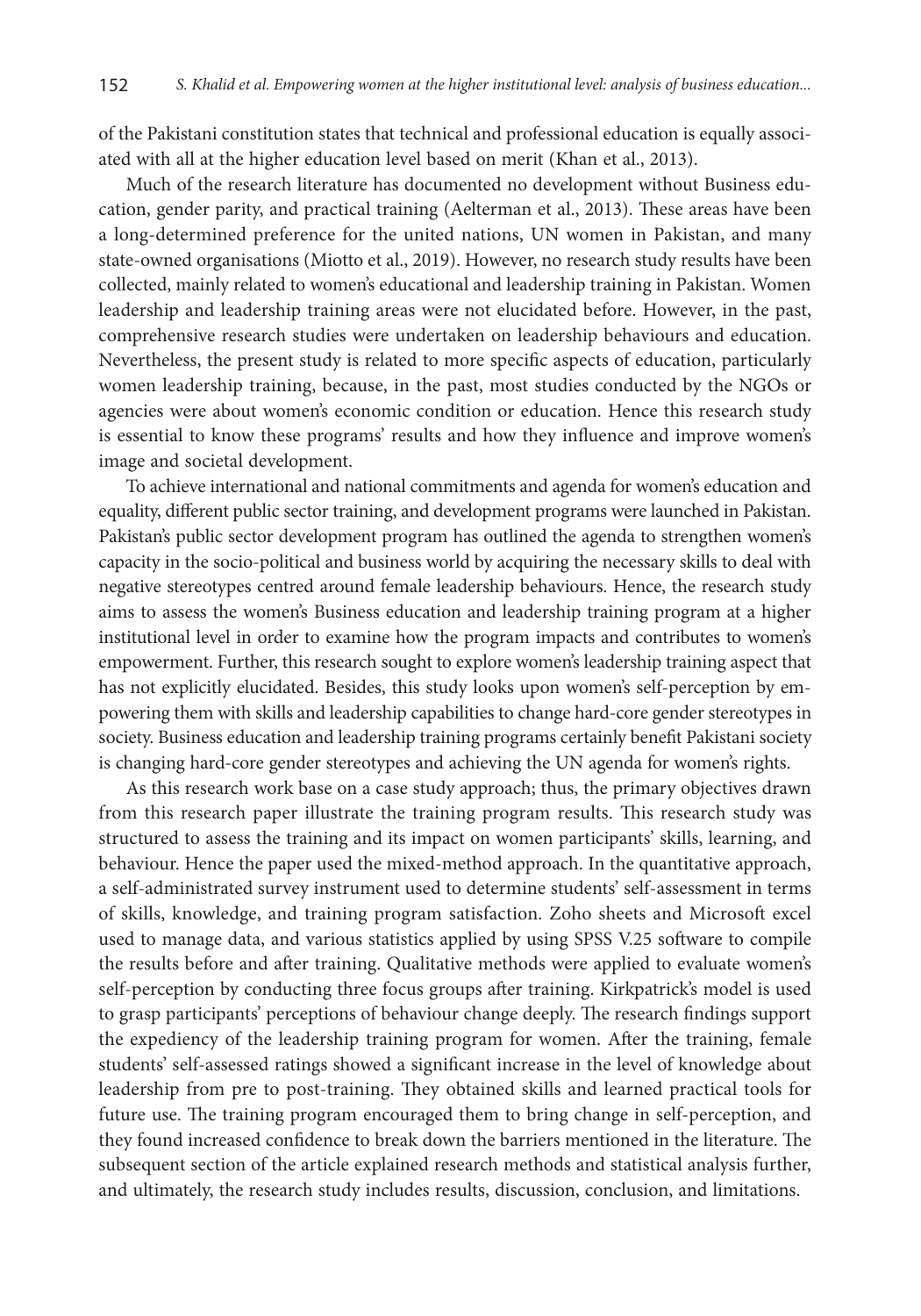#### **1. Literature review**

For developing countries, reducing gender parity, economic development, and women's empowerment in society is indispensable without the educational program (Noureen, 2015). The business education and training programs aim to highlight the impediments women face in employment and how they can enhance their self-belief, improve their communication skills, and develop other positive transformation competencies. Since many of the women's empowerment projects and educational programs in Pakistan have stimulated development in attaining specialised skills, focus on learning methods, and stressing the value of Business education for skills and individual growth in a fast-paced global village (Khurshid & Saboor, 2013). According to WEF, Pakistan has improved wage equality and the educational sector for the fiscal year 2018 (Countryeconomy, 2018). However, women are understating in the field of science and technology, engineering, and analytical skills. *Empowerment* is a development cycle of increasing folks' skills to make selections and convert those selections into desired outcomes (Jumani et al., 2013). A woman is said to be fully empowered if she has the opportunity to get substantial resources, equal employment, political participation, legal rights, health services, and quality education. Women's empowerment, skills, competencies, capacities, abilities, and expertise are fundamental aspects that need to acquire through education (Sohail, 2014). Leadership is related to collaboration, provision, teamwork, authorisation, and association (Dalati & Alchach, 2018). Collaboration, problem-solving, critical and analytical thinking, and decision-making are general skills and competencies required for empowerment and Leadership (Paulienė, 2012). Regarding leadership theory, previous literature identified two types of behavioural orientations. *Task-oriented* leaders are resolute, determined, and own a work style with clearly defined priorities and agenda (Poultney & Fordham, 2018). Task-oriented leaders have clear objectives, established procedures, issues, distinct goals, and implements a compensation structure (Raudeliūnienė & Kordab, 2019). *Transformational leadership* is more likely to influence, team-oriented, pragmatic, and based on interpersonal communication abilities (Riaz et al., 2012). Transformational leaders are more likely inspirational, influential, and intellectual stimulators (Turnbull et al., 2012).

For development in fast-paced economies, survival in globalisation, and changing dynamics in organisations, women need to empower with education for transformational leadership, as this leadership style is related to women (Keitsch, 2018). Furthermore, considering leadership ability, problem handling, communication skills, self-awareness, experience, and decisiveness is mandatory for professional advancement (Yousaf et al., 2019). Previous literature has shown that women tend to be more socially accountable, possess a more responsible attitude for the environment, and consciously fulfil corporate duty (Showunmi & Kaparou, 2017). Corporate social responsibility, better transparency, a more significant exhibition of ethics, innovative initiatives, and diversity would increase in the workplace if women received opportunities to serve at managerial levels (Setó-Pamies, 2015). Besides this, education, empowerment, and gender equality are elementary areas for legislative to reduce differences (Alba-Hidalgo et al., 2018). Despite that, so-called glass-ceiling exists in females' access to higher hierarchal positions in all the world's countries' political, economic, and educational sectors, including Pakistan (Jabbar & Imran, 2013). Education forms an apogee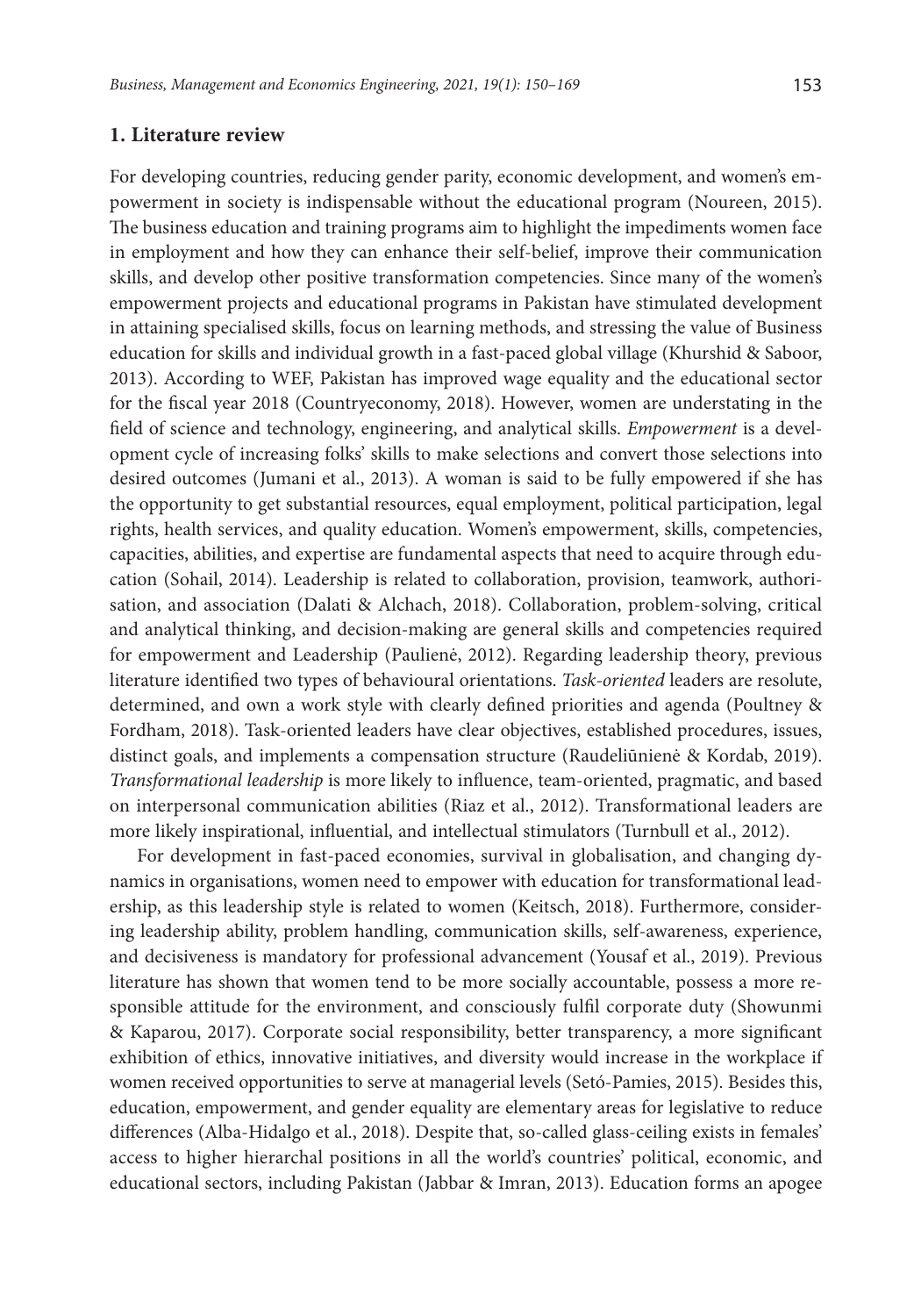of empowerment, self-realisation, economics, and self-development in the arena of sustainability and leadership. Business Education is the most crucial issue of the modern era that needs to vow to ensure women's rights for equal employment opportunities and administrative positions (Khatri, 2016). According to the data of the World Economic Forum 2018, females' access to managerial level is just 34% and less than 7% in the four least performing states (Pakistan, Yemen, Saudi Arabia, Egypt) (World Economic Forum, 2018). The UN's statistics show that females possess only 19.8% of political leadership and top management positions (UN Women, 2018). The South Asian region was the second least scoring area in the year 2018 according to the indexing of Global Gender Gap about an average gender difference of 34.2%, as above to Middle-Eastern and North-African region, while behind Sub-Sahar African region (Cann, 2018).

According to the Economic Survey of Pakistan, in the public-sector specialised institutes and public universities, the 246757 total students were enrolled with 30% women and 70% men. During the Fiscal year 2018–2019, minor improvements were observed in Pakistan's educational sector as 185 higher academic institutes were functional. Overall, assessing the educational sector enrolment level increased by 7.9% during 2018–2019 compared to 2017– 2018 (Economic Survey of Pakistan, 2019). Concerning year-by-year growth, Pakistan has increased the education sector index by taking many initiatives about women's education compared to previous years. Many research literature identifies the impediments that create hindrances in women's access to managerial positions worldwide (Bustamante-Gavino et al., 2011). Many of the generic thematic problems lie in Pakistani culture like norms, discriminatory institutional and structural impediments, status quo, and discordancy of the work-family life balance (Khurshid, 2016). The previous literature stated that many cultural norms consider women inferior to men and perceive effective leadership as men's attributes (Afzal et al., 2009). Most human capital literature and theories explained the impediments to women's access to supervisory level is due to stereotypes persist in culture, lack of specific training and development, Business education, unawareness of own capacities, and lack of self-trust (Carmona et al., 2018).

In a typical societal structure, women are scared to disrupt the status quo and allow the social norms to create hindrance in empowerment. Recent research studies also highlighted many gender-specific barriers at workplaces (Hafeez et al., 2019). Harassment, unfair recruiting, unequal wage structure, glass ceiling are some of the barriers that make it hard for females to excel at the workplace or have fair compensation for their job (Nawaz, 2009). For women, obstacles in obtaining leadership capabilities are decodes into inadequate job market opportunities (Patel & Nayak, 2013). Hence, Business education becomes a primary means for professional development and empowerment. Work-related practices and providing professional training and tools to resolve issues that are likely to arise during managerial jobs might be related to leadership development (Bagieńska, 2016). Some programs that specifically emphasise women's leadership must equip females to deliver an appropriate reaction to circumstances and situations they will probably encounter in a professional career (Ariani, 2015). As an example, communication is considered a critical leadership quality. However, in Asian culture, women are considered introvert, emotional, and less decisive (Nie & Xing, 2019).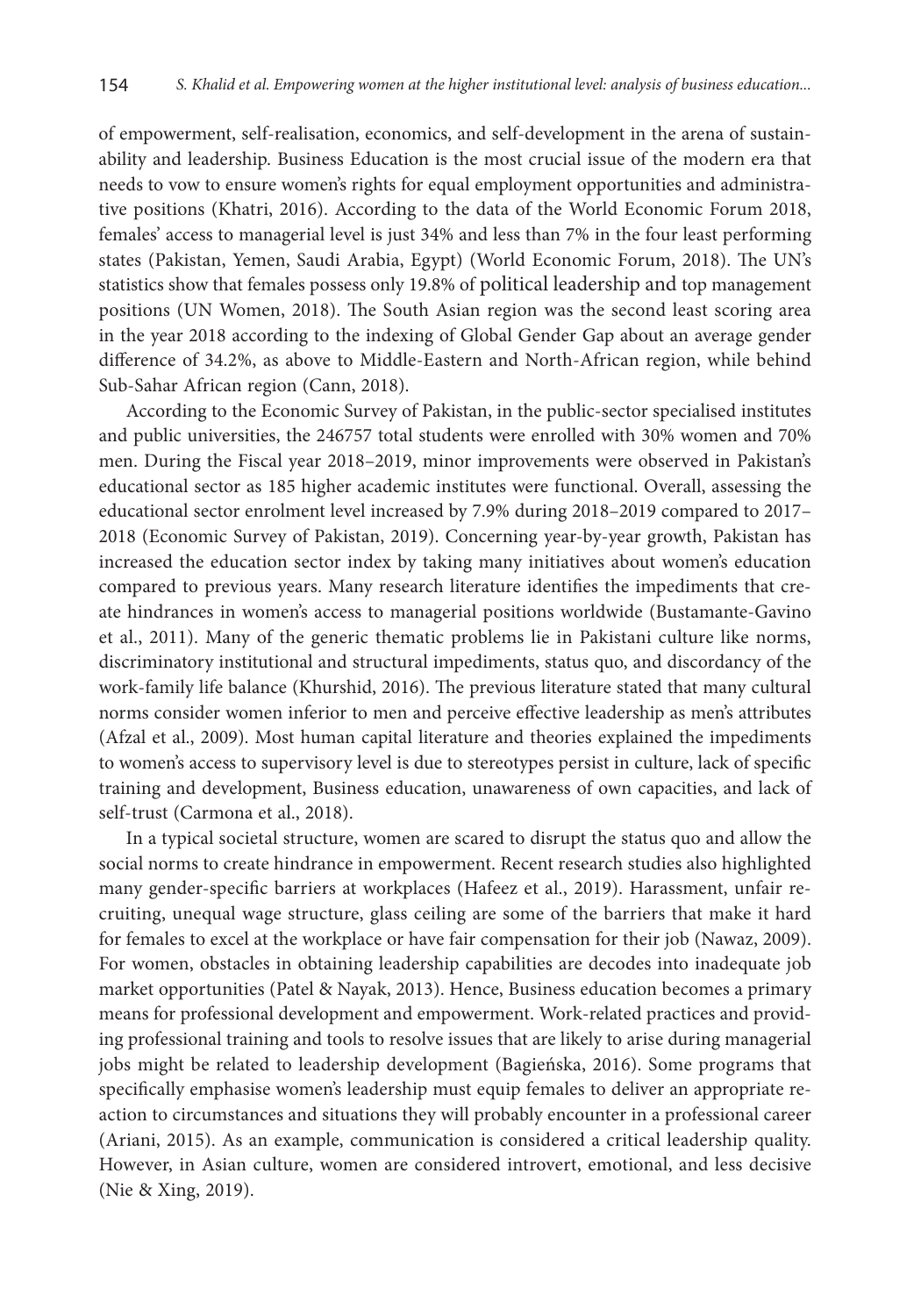In contrast, men are considered less emotional, authoritarian, and more direct in communication (Tamim, 2013). In terms of Gender labels, leadership linked with masculine abilities such as supervisors, high self-esteem, decisiveness, intellectual aptitude, strong communication, and emotional stability (Kumar, 2016). Hence, social structure and norms have linked all these traits with masculinity and considered women not suitable for leadership as females' vocal style is considered uncertain, anxious, and less authoritarian (Shimamoto & Gipson, 2015).

Consequently, shared societal roles and environment forecast the degree by which both genders perceive as skilled and capable of administrative positions in their management (Permanyer & Boertien, 2018). The stereotype thinking, lack of self-trust, and lack of institutional trust in women showed enough why females are far behind in career enhancement and empowerment (Faiz et al., 2017). To conclude, gender stereotypes, considering women incompetent and absent of training and development programs, require concrete steps towards women leadership programs at government, organisational, and higher academic levels (Windscheid et al., 2018). Economic and sustainable development goals can only attain if women's education receives the same consideration as a man (Bushra & Nasra, 2015). The Steps taken for Business education could create women's social empowerment, result in career promotion, and help them communicate their role for organisation and society (Rieckmann, 2012). Over the last few decades, to nurture females' self-trust to develop leadership capabilities, many types of training and development programs were launched in Pakistan, such for political leadership in the different region of Pakistan to increase the participation of women in leadership roles and for good governance (Khan & Rahman, 2018). At the national level, the government launched different Women empowerment initiatives to increase women's economic empowerment (Aziz et al., 2011). These programs aim to portray women as a privileged leader who is inspired, talented, self-confident, and assertive to participate in all tiers of economic and political structure. The Shared agenda of all these programs was to develop the insight of self-motivation, enhance self-confidence, educate women to make them decisive, empower them by the acquisition of leadership skills and competencies. The first section of the study provided the introduction, research background, Program Background, study objectives, methods, and sample. The second section of the paper summarises the findings, discussions, and conclusions.

#### **2. Material and methods**

# **2.1. Program background**

The current research study emphasises the women's business education and leadership training program's outcomes, which took place during the 2019 period. Three training events of the same program conducted at three different public sector universities within the Sothern Punjab region of Pakistan. This training program aimed to develop leadership competencies among female students to empower them through Business education. The Training program tried to provide insight and solution through case studies, coaching sessions, executive's practical experiences, networking plate forms, and provide one-on-one dialogues, interactive learning sessions for balancing work life, self-management, decision making, and confidencebuilding to overcome barriers. At all the training events, the admission procedure completed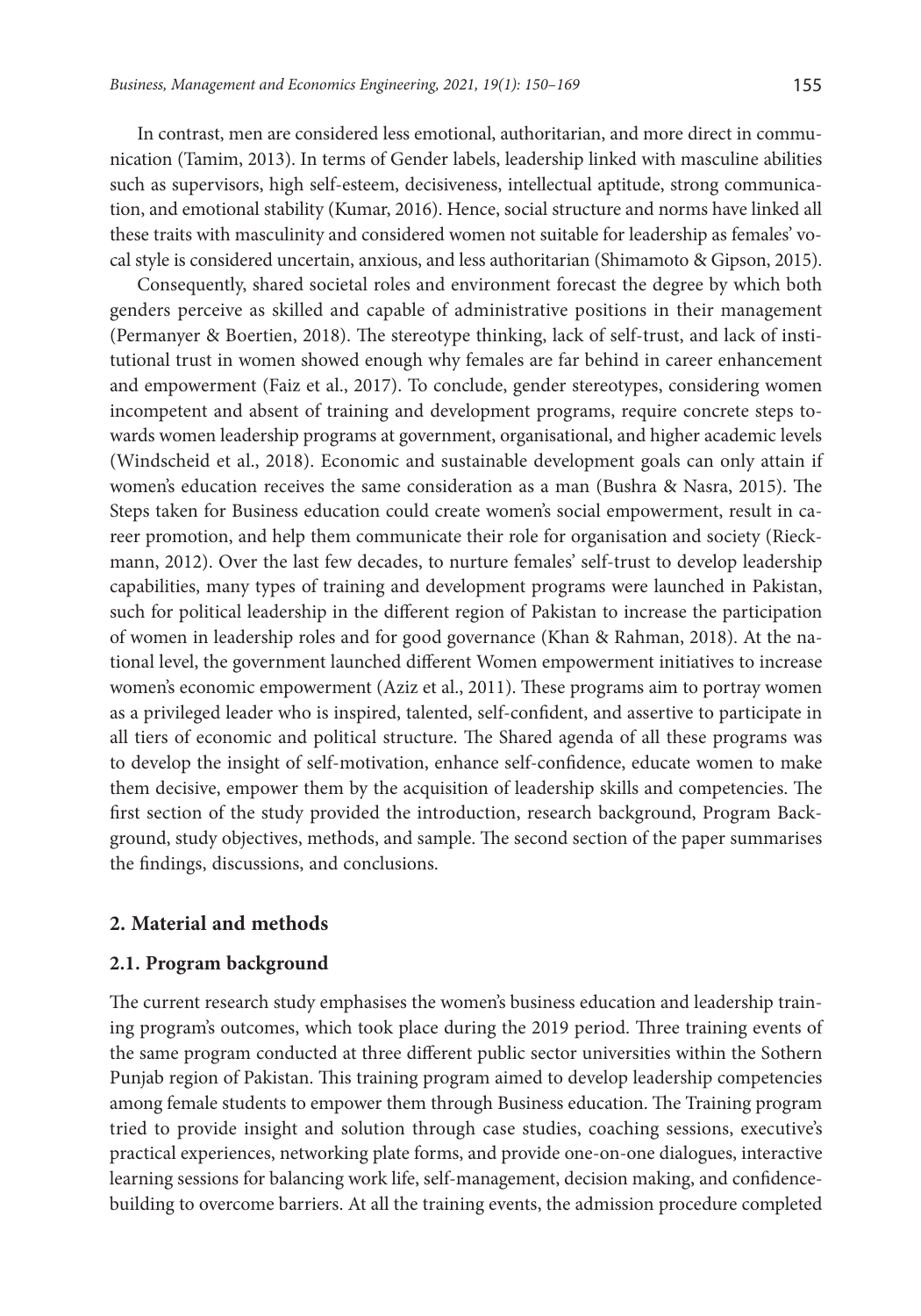

Overall program assessment in term of satisfaction

Students' self-evaluation on skills and knowledge

Figure 1. A summary of the program's study profile

through the selection method. All three public universities ensured that enrolled female' students in this Business education and leadership training program join from educational fields, either technical or non-technical but do not have any business studies background. In the program, the Females were encouraged to draw their concept of transformational leaders and competencies by the collaboration of community development trust and society, different Foundations, and resource centres. Because of the shared agenda, in each selected university, the Leadership program modules focused on robust training, theory classes, case studies, tours of organisations, dialogues, coaching and mentoring by parliamentarians, managers, influencing public speakers, and practitioners from different spheres of life. This research study covered the following areas of the program (see Figure 1).

Each university training program offered a theoretical module including theoretical subjects (named leadership, foster team and business, women rights media networking and public communication), a practical module, and other interactive learning approaches. The evaluation was completed based on how much previous, practical, and theoretical knowledge about leadership and courses. How training program helped women's personal development? Does training programs meet women's expectations? Does training programs meet women's expectations? How practical and conducive were the training approaches and the environment? Each university offered the same theoretical and practical content. Hence, researchers concluded the course's name to generalise ideas about the survey instrument's theoretical content. All these theoretical modules include a specific type of projections about females in the job market.

#### **2.2. Study design and sampling strategy**

In this study, necessary information conducted at three training events of the same program. The training held at three different public sector universities within the Sothern Punjab region of Pakistan. First, every university from where women were getting training considered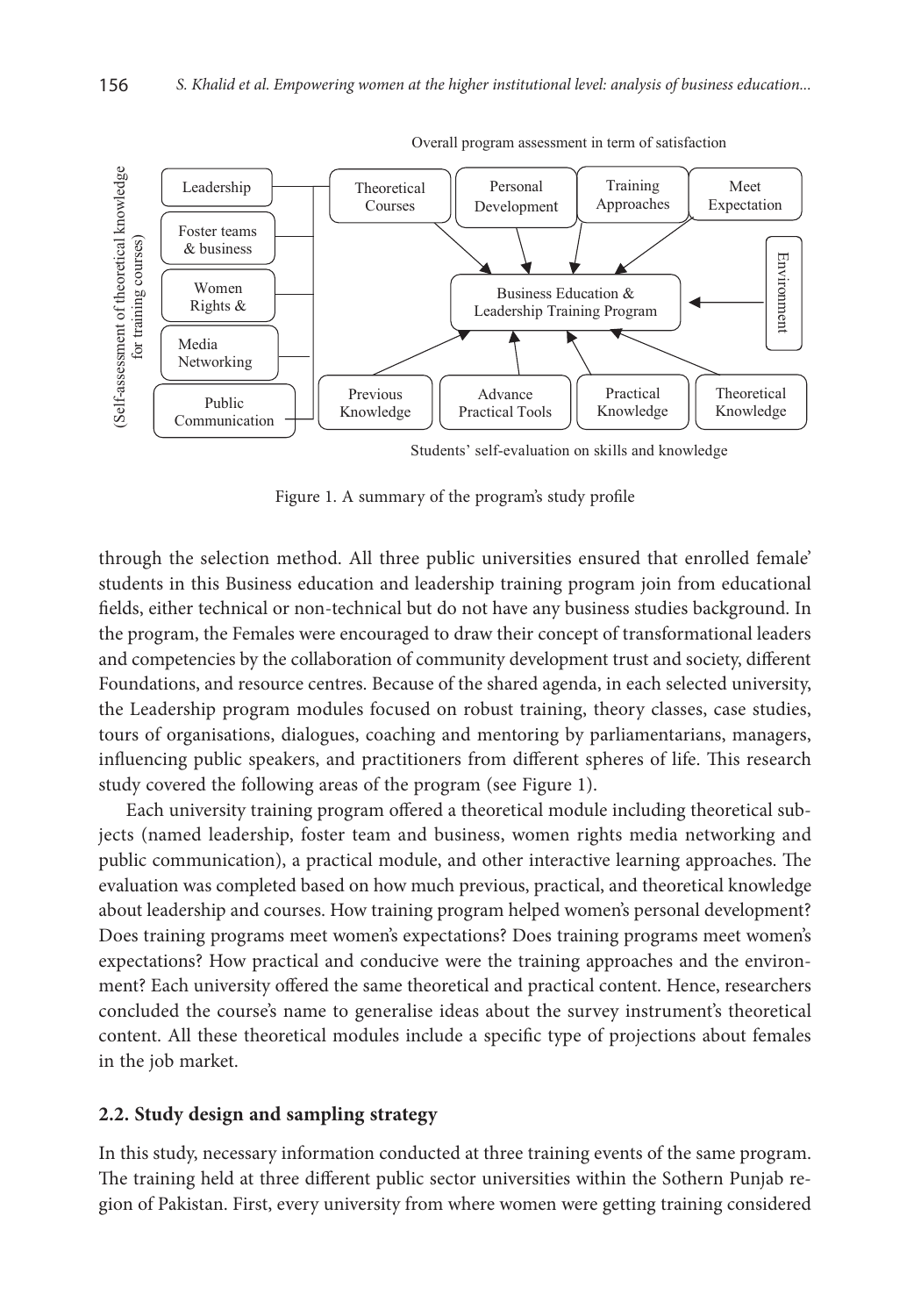as a cluster. The target population was female students drawn from these three universities. All those women got selected for this study which mainly enrolled for leadership training from these universities. Based on a purposive sample, researchers select the entire population as a sample because of the relatively small population size, which permitted the exploration of the success or effectiveness of training programs for women who participated in the leadership development program. A mixed-method approach used in this study includes both qualitative and quantitative methods.

*The quantitative approach* used to assess the Business education and leadership training program's performance at each university – a self-administered survey instrument designed on each theoretical and practical module's common grounds. The survey instrument includes a seven-point Likert scale about a module's practical and theoretical subjects to elicit female participants' valuable opinions. The researchers conducted a pre-training survey at the beginning of the program and a post-training study after the training to analyse knowledge, skills, and behaviour changes. The final sample instrument's female student respondent was 82 female students who completed training and positively responded as no one declined to answer. The majority of females were graduate students, and they all were from diverse education fields (see Table 1).

*A qualitative approach* also used for the evaluation of the outcomes in this research study. At the end of the training, the focus group assesses the program's performance, business knowledge they acquired, and personality transformation. The arranged discussion and Interview method was applied to collect the data from individuals. Among 82 women respondents, ten women (total 30) from each university participated in the focus group. Kirkpatrick's four-level framework was applied to measure reaction, learning, behavioural change, and outcomes (Topno, 2012). The qualitative technique's primary objective is to fully comprehend the women's perception if either the business education and training program has triggered any change in their performance or if their concept about business and leadership competencies has transformed.

| Variables          |          | Variables  |                                      |          |            |
|--------------------|----------|------------|--------------------------------------|----------|------------|
| $1. \text{Age}$    | $N = 82$ | Percentage | 3. Educational Field                 | $N = 82$ | Percentage |
| $18 - 20$          | 9        | 10.98%     | Agriculture                          | 18       | 21.95%     |
| $21 - 23$          | 32       | 39.03%     | Engineering                          | 15       | 18.29%     |
| $24 - 26$          | 19       | 23.17%     | Social Sciences                      | 26       | 31.71%     |
| $27 - 29$          | 14       | 17.07%     | Law                                  | 14       | 17.07%     |
| $30 - 32$          | 5        | 6.09%      | Other fields                         | 9        | 8.54%      |
| $33 - 35$          | 3        | 3.66%      |                                      |          |            |
| 2. Education level | $N = 82$ | Percentage | 4. Participants from each university | $N = 82$ | Percentage |
| Graduate           | 47       | 57.32%     | University 1                         | 29       | 35.367%    |
| Master             | 26       | 31.71%     | University 2                         | 26       | 31.71%     |
| M.Phil.            | 9        | 10.97%     | University 3                         | 27       | 32.93%     |

|  |  |  | Table 1. Profile of research participants |
|--|--|--|-------------------------------------------|
|--|--|--|-------------------------------------------|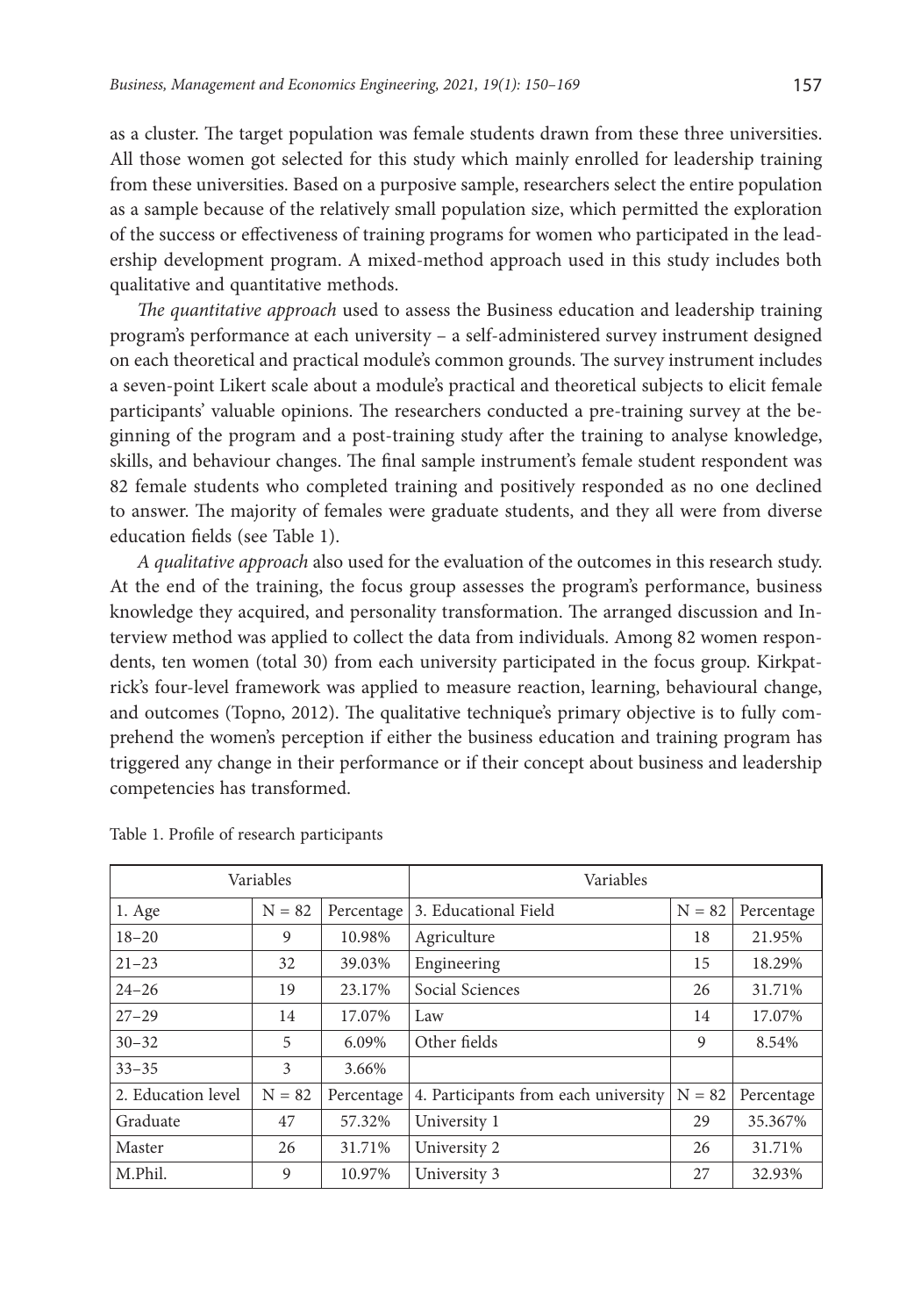#### **2.2.1. Survey instrument validity**

In this study, to ensure content validity in general, the researcher met several professional trainers and academics to point out any drawback or modification needed in questionnaire content. Afterwards, the researchers contacted the program trainers from selected three universities, who were starting implementing training programs at that time, asking them to allow the distribution of the questionnaire to female students at the beginning and end of training programs – the distribution and collection of surveys completed by the three authors themselves and kept confidential.

## **3. Results**

#### **3.1. Quantitative data analysis**

For this study, the quantitative data analysed by classical means of descriptive approach. Zoho sheets and Microsoft excel used to create a database. The SPSS V.25 software used for the evaluation of mean, standard deviation, and variance. The quantitative data analysed the nine general aspects related to training programs. Before and after training, the quantitative data results analysed by using the median, upper-lower quartile, and non-parametric statistics. Wilcoxon signed-rank test was applied to compare self-assessment rating about skills and knowledge pre-post training. Cohen's d value use to measure the effect size. Firstly, the rating of this training program regarding overall satisfaction showed that training had done tremendously. Evaluation of a training program was interesting related to women's personal development and skills building. The assessment rating on overall personal development and meeting expectations shows satisfaction as mean 6.33 and 6.16, respectively. It is not because of the training program's agenda but also due to mentors, managers, organisational insights, and the collective efforts of all participants and instructors. The theoretical course content aspect of the training program scored better as the mean is 5.90. Students also rated the environment and training approaches 5.43 and 5.33, which showed satisfactory evaluation of training programs (see Table 2).

The Wilcoxon's signed-rank test (Table 3) provides the evaluation of pre-post training ratings of female participants. The analysis showed the overall significant improvement in theoretical, practical knowledge gained and future tools learned in the training program.

| The dimension of overall<br>program satisfaction | N  | Mean | <b>SD</b> | Variance |
|--------------------------------------------------|----|------|-----------|----------|
| 1. Meet Expectation                              | 82 | 5.43 | 1.054     | 1.112    |
| 2. Training Approaches                           | 82 | 5.33 | 1.361     | 1.853    |
| 3. Environment                                   | 82 | 5.90 | 1.096     | 1.200    |
| 4. Personal development                          | 82 | 6.33 | 1.066     | 1.137    |
| 5. Theoretical Course                            | 82 | 6.16 | 1.116     | 1.246    |

Table 2. Overall program assessment in term of participant's satisfaction

*Note*: Rating scale: 7 – exceptionally satisfied, 6 – satisfied, 5 – relatively satisfied, 4 – neither satisfied or dissatisfied, 3 – relatively dissatisfied, 2 – dissatisfied, 1 – exceptionally dissatisfied.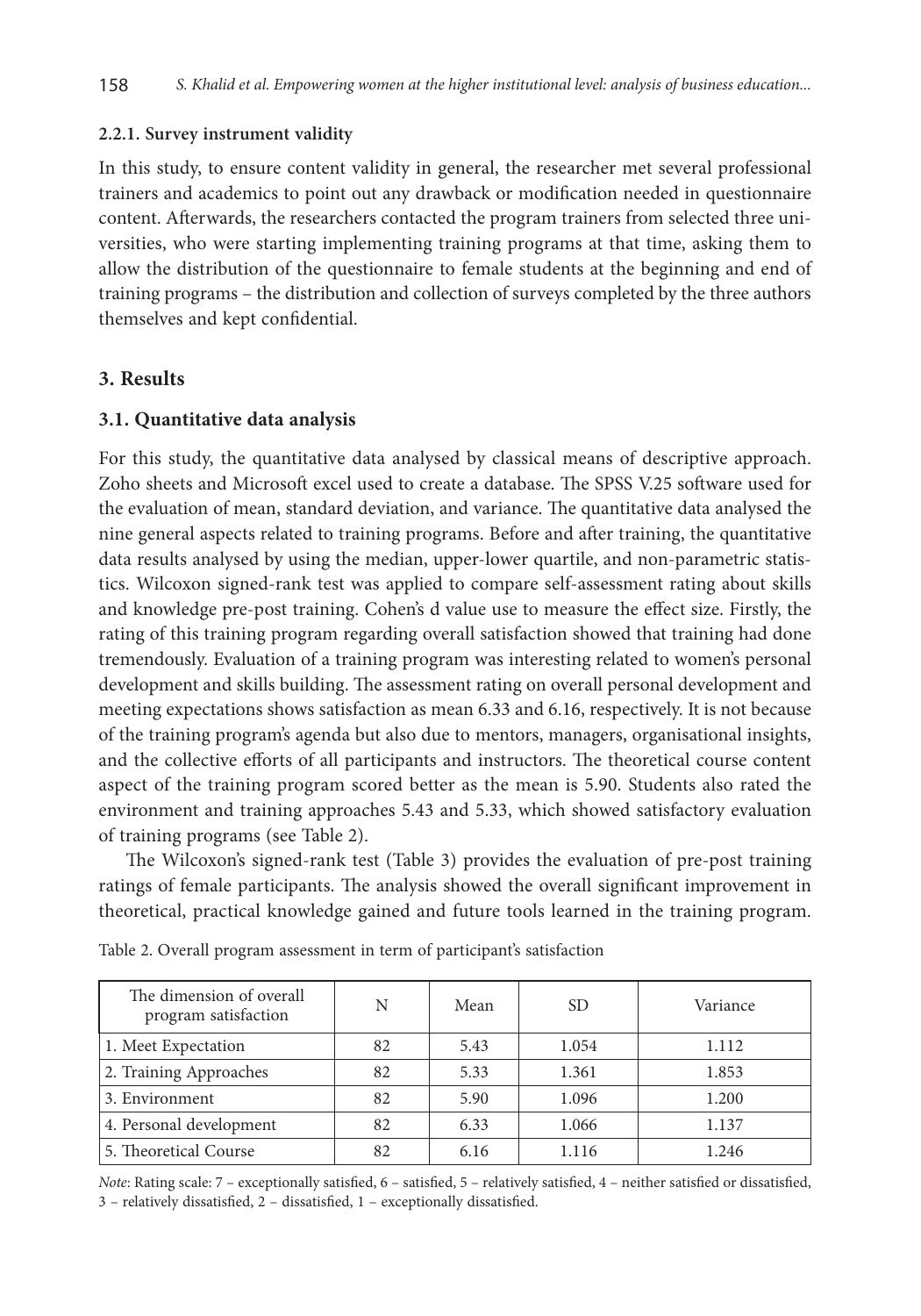Before leadership training  $(p < 0.001)$ ). The quartile ranges of rating related to theoretical course content were 4 to 6 before training. After the training, all the items quartile range increased from 5 to 7. The practical knowledge aspect and advanced future tools showed a higher gain in knowledge. While self-assessed theoretical and previous knowledge marginally increased. Notably, all four items' scores reached up to 7, which showed a tremendous gain. Survey items related to useful tools for problem handling in the future rated high as values increased before and after training. Overall training program rated on the following dimensions: theory, practicality, satisfaction, and self-development of students. Above all, women rated leadership training and business knowledge program in satisfactory manners and gave more weight to the practical aspect, and future tool learned in the training program.

Moreover, the mean scores of practical knowledge and advanced future tools are significantly higher after the training (Means  $= 6.01, 6.18$ , respectively) than before (Means  $= 4.83$ , 5.17, respectively). The Cohen d related to change depicted the large substantial effect as effect size is more significant than 0.8 ( $d = 1.149$ ,  $d = 0.998$  respectively) in pre-post training of these two items. Theoretical and previous knowledge items' mean scores have improved  $(Means = 5.85, 5.48, respectively)$  from  $(Means = 4.90, 4.83, respectively)$ .

| <b>Test Statistics</b>        |                          |                        |                       |                         |  |  |  |  |
|-------------------------------|--------------------------|------------------------|-----------------------|-------------------------|--|--|--|--|
|                               | Theoretical<br>Knowledge | Practical<br>Knowledge | Previous<br>Knowledge | Advance future<br>tools |  |  |  |  |
| Pre-Training<br>$M(25-75)^a$  | $5(4-6)$                 | $5(4-6)$               | $5(4.75-6)$           | $5(4-5)$                |  |  |  |  |
| Post-Training<br>$M(25-75)^a$ | $6(5-7)$                 | $6(5.75-7)$            | $5(5-6)$              | $6(6-7)$                |  |  |  |  |
| Z-Value                       | $-5.009$                 | $-6.179$               | 4.481                 | $-5.156$                |  |  |  |  |

Table 3. Wilcoxon signed ranked analysis of Pre-Post Training about skills and knowledge

*Note*: <sup>a</sup> Rating measure: 7 – Well Adept to apply both efficiently, 6 – know how to apply knowledge and skills, 5 – Possess complete relevant knowledge and skills, 4 – Possess some skills and some knowledge, 3 – Posses some knowledge, 2 – heard about it, 1 – know nothing, M – Median, 25 – First quartile range, 75 – Third quartile range, all P-Values < 0.001.

| Table 4. Students' Pre-Post training self-evaluation on skills and knowledge |  |  |  |  |  |
|------------------------------------------------------------------------------|--|--|--|--|--|
|------------------------------------------------------------------------------|--|--|--|--|--|

| <b>Descriptive Statistics</b> |    |              |                   |               |                   |                    |  |
|-------------------------------|----|--------------|-------------------|---------------|-------------------|--------------------|--|
|                               | N  | Pre-Training |                   | Post-Training |                   | <b>Effect Size</b> |  |
| <b>Items</b>                  |    | Mean         | Std.<br>Deviation | Mean          | Std.<br>Deviation | Cohen<br>$d^a$     |  |
| Theoretical Knowledge         | 82 | 4.90         | 1.213             | 5.85          | .957              | 0.86               |  |
| Practical Knowledge           | 82 | 4.83         | 1.184             | 6.01          | .839              | 1.14               |  |
| Previous Knowledge            | 82 | 4.62         | 1.224             | 5.48          | 1.068             | 0.74               |  |
| Advance future tools          | 82 | 5.17         | 1.163             | 6.18          | .833              | 0.99               |  |

*Note*: Cohen d value 0.20 measured small, 0.50 represents moderate, and 0.80 value considered large, <sup>a</sup> Revealed the standardised difference of two means.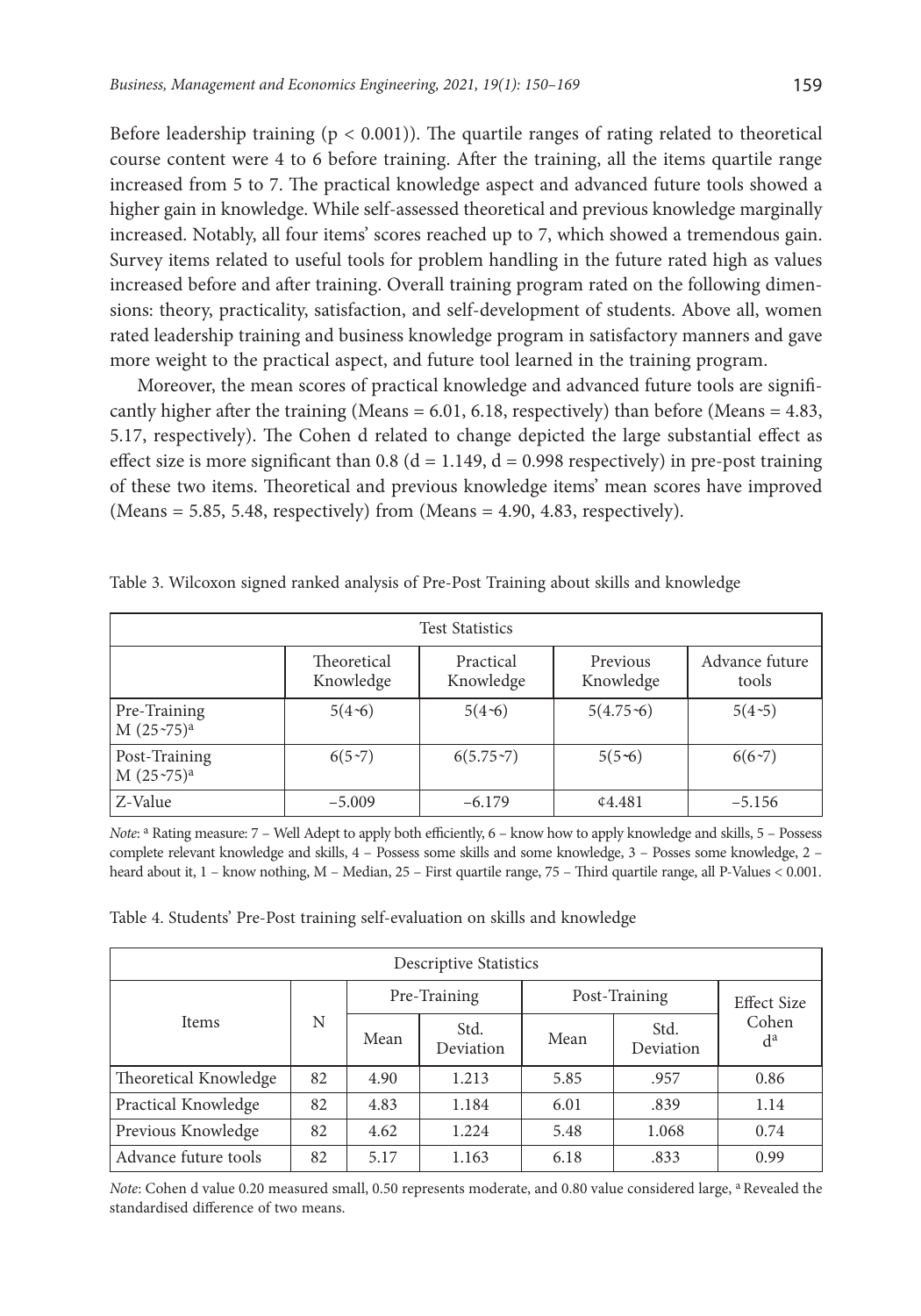The Cohen d showed that women's theoretical and previous knowledge about subject matters was not so much as this training program increased their level  $(d = 0.869, d = 0.748$  respectively) significantly. The overall pre-training and post-training scores provided in Table 4.

The subjects incorporated to enhance their theoretical base and practical knowledge about business and Leadership were Media Networking, Public Communication, Leadership, Self-Image Branding, women's rights and law, Fosters Teams, and Business. Among all these, public communications, media networking, and personal brand image got the highest score in terms of outlined objectives and content to enhance their knowledge base. Hence post Training score is different from pre-training, which showed the effectiveness of the training program. This training's main agenda was to get information, either programs and courses have contributed to women living or not, have they developed their capabilities and knowledge base for business and leadership? Table 5 provides the overall improvement in course content as the first and third quartile range (Pre-Training) overall increase from  $(1-3)$ to  $(4\nu$ <sup>7</sup>) after the training.

Again, the Wilcoxon Signed Ranks test was applied to measure results to corroborate the vigorousness of descriptive statistical examination. Moreover, the value these courses added to women's life related to skills and business knowledge. The survey instrument provided better information about the effectiveness of content women learned in this training program: pre and post-training descriptive statistical results of all the courses provided in Table 5. Courses evaluated in terms of content and skills development. As can be seen, personal brand image, media networking, and Leadership courses were the top-rated among other courses of training because of a higher rating. All the items ranged increased (up to 7) after the training. The value of a significant difference among these should be  $p < 0$ . 001. Considering the: public communication, women's rights and law, foster team, and business were the least rated courses.

Despite all, Table 6 provides the descriptive statistical analysis of data, the variance, means, and standard deviation gave us a more accurate picture. Furthermore, a Cohen d test helped to analyse the differences before and after training. Post-training scored significantly improved the knowledge base as Cohen d value is tremendously outsized (above 0.80)

| <b>Test Statistics</b>        |                     |                         |            |                |                         |                             |  |  |
|-------------------------------|---------------------|-------------------------|------------|----------------|-------------------------|-----------------------------|--|--|
|                               | Media<br>Networking | Public<br>communication | Leadership | Self-<br>Image | Women rights<br>and law | Foster team<br>and business |  |  |
| Pre-Training<br>$M(25-75)^a$  | $2(2-3)$            | $2(2-3)$                | $2(2-3)$   | $2(1-3)$       | $2(2-3)$                | $2(1.75-3)$                 |  |  |
| Post-Training<br>$M(25-75)^a$ | $6(5-6)$            | $6(4-7)$                | $5(5-6)$   | $7(5-7)$       | $5(4-6)$                | $4(4-6)$                    |  |  |
| Z-Value                       | $-7.619$            | $-6.863$                | $-6.781$   | $-7.848$       | $-7.574$                | $-7.071$                    |  |  |

Table 5. Result of Wilcoxon signed ranked analysis of Pre-Post Training courses effectiveness

*Note*: <sup>a</sup> Rating measure: 7 – Well Adept to apply both efficiently, 6 – know how to apply knowledge and skills, 5 – Possess complete relevant knowledge and skills, 4 – Possess some skills and some knowledge, 3 – Posses some knowledge, 2 – heard about it, 1 – know nothing, M – Median, 25 – First quartile range, 75 – Third quartile range, all P-Values < 0.001.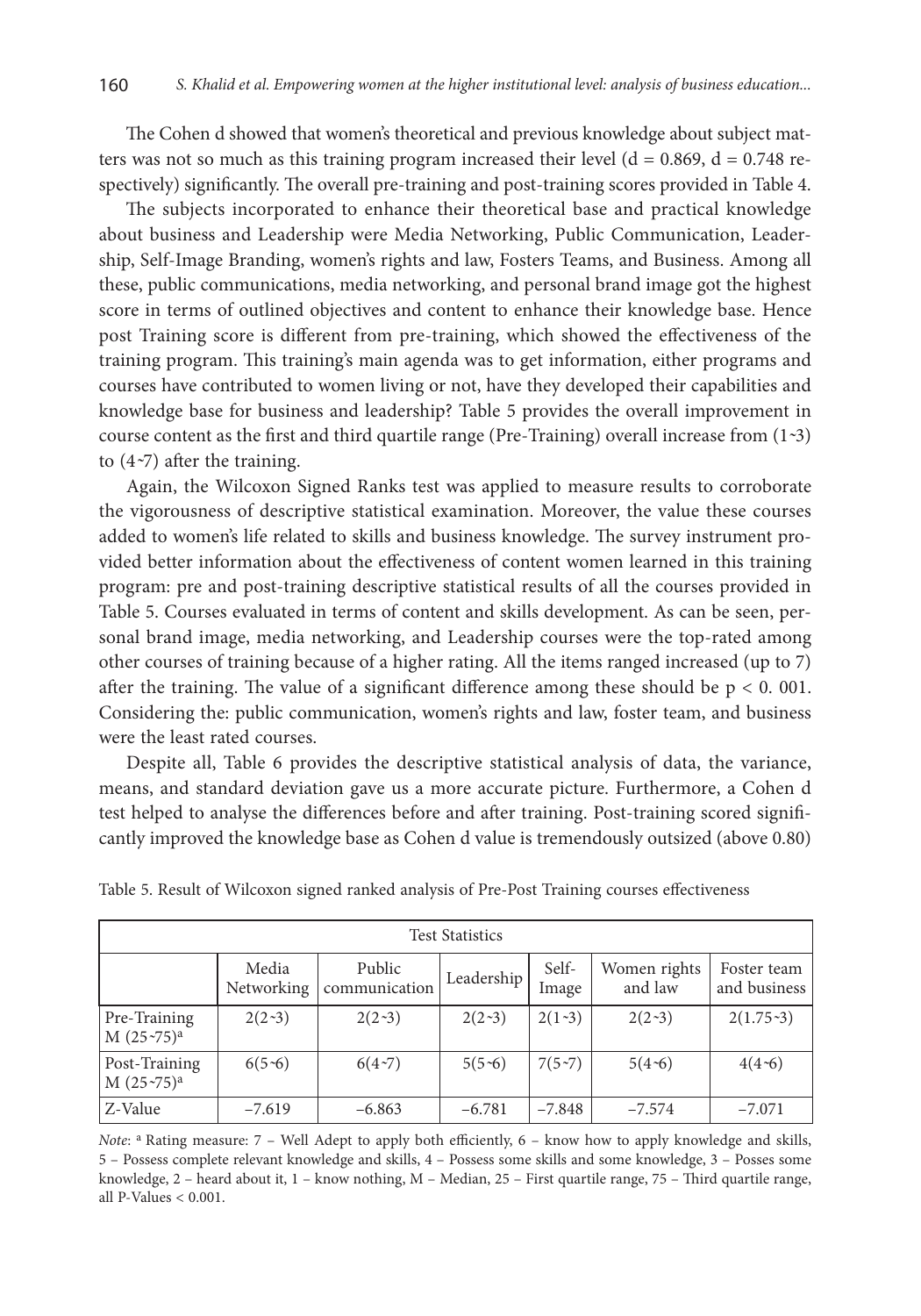| Courses                  | N  | Pre-Training |       | Post-Training |       | Effect Size Cohen |
|--------------------------|----|--------------|-------|---------------|-------|-------------------|
|                          |    | Mean         | SD.   | Mean          | SD.   | $d^a$             |
| Media Networking         | 82 | 3.39         | 1.368 | 5.00          | 1.324 | 1.19              |
| Public communication     | 82 | 3.60         | 1.098 | 4.80          | 1.535 | 0.89              |
| Leadership               | 82 | 3.18         | 1.398 | 4.90          | 1.193 | 1.32              |
| Self-Image Branding      | 82 | 2.87         | 1.184 | 5.01          | 1.160 | 1.82              |
| Women Rights and Law     | 82 | 2.52         | .933  | 4.65          | 1.391 | 1.79              |
| Foster team and business | 82 | 2.95         | 1.236 | 4.45          | 1.090 | 1.28              |

Table 6. Comparison of the program's courses effectiveness Pre-Post training in term of knowledge 2017–2018

Note:<sup>a</sup> Cohen d value 0.20 measured small, 0.50 represent moderate, and 0.80 value considered large. Cohen d value revealed the standardized difference of two means.

in all the generalised courses. All the subjects gained more scores after training. However, Media networking and personal brand image got higher scores than other subjects after the training (Mean  $= 5, 5.01$ , respectively) than before (Mean 3.39, 2.87 respectively). Public communication and leadership courses also showed significant improvement in knowledge as a pre-training self-assessed rating  $(M = 3.60, 3.18)$  increased to  $(M = 4.80, 4.90$  respectively). Women's rights and law, foster team, and business subject least rated courses in the list (Mean =  $4.65$ ,  $4.45$  respectively).

# **3.2. Qualitative results**

In this section, the estimated results discussed after the completion of training. The Focus group method applied for the flexible enquiring and synergetic effect of group discussion. Furthermore, the focus group allows direct interaction between females and researchers to uncover the hidden feelings and in-depth thoughts. Researchers interviewed three focus groups (FG) of women from three universities. Females assessed their self-performance, and the change they found in their personality was analysed. The inductive analysis generated two categorised theories grounded on verbal and documented data. The first identified category through content analysis was the Program category (About course performance), and the second category was Self-awareness (how the training program changed or improved their capacities at personal and social levels). For the self-awareness category, the Kirkpatrick model used (Reaction, learning, behavioural outcomes, and results) for evaluation. Kirkpatrick's model provides a systematic framework for the assessment of the training program. This model concentrated on four levels of training results: Reaction of the female students about overall training program and satisfaction, learning in terms of knowledge and skills, behavioural changes, and inclusive results, which showed the impact of training on female students. The feedback of female students, according to Kirkpatrick's model, is summarised in Table 7.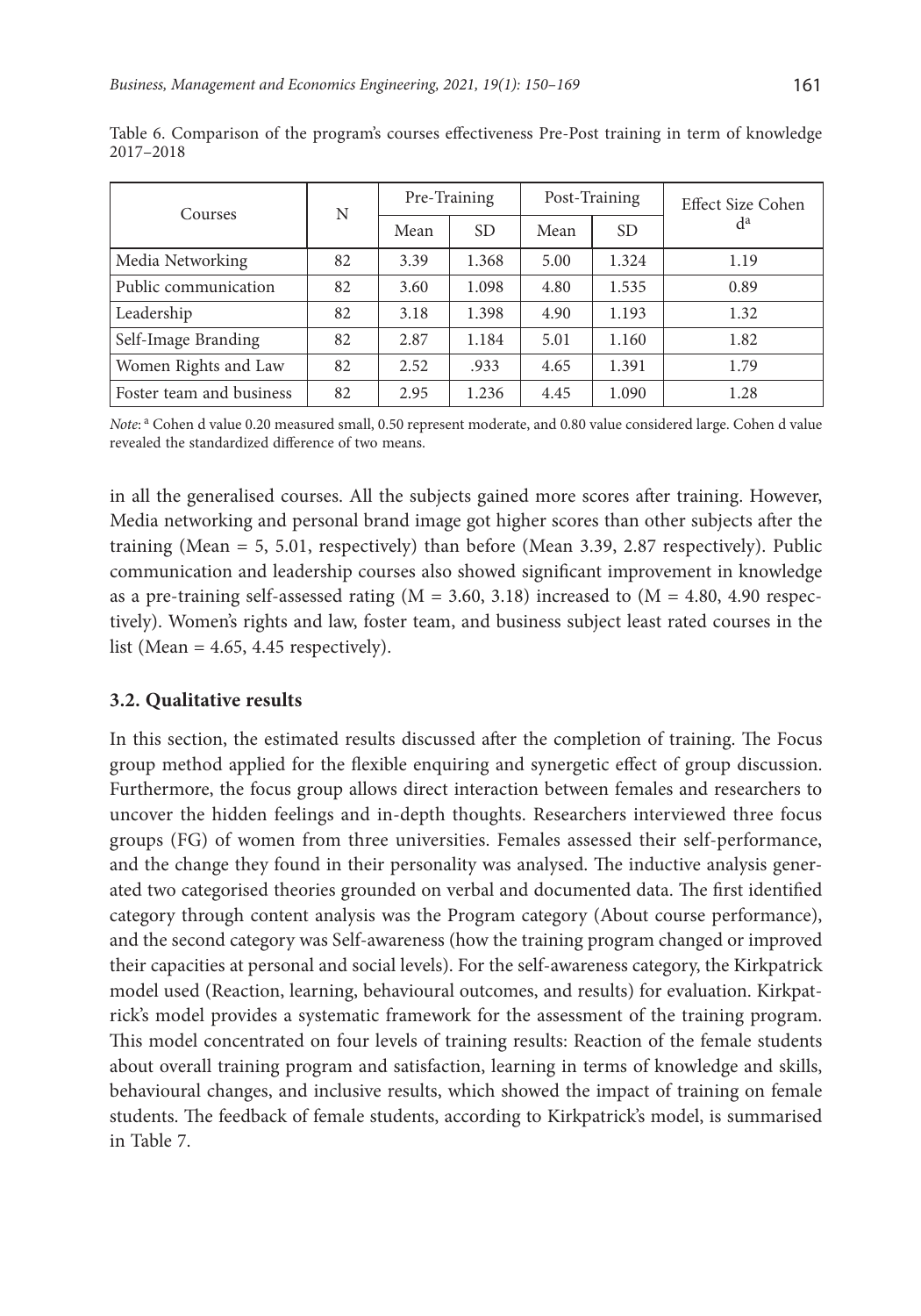| Kirkpatrick's<br>model | Focus Group 1                                                                                                                                                                                                                                                                                                                                                                                                                                                                                                                        | Focus Group 2                                                                                                                                                                                                                                                                                                                                                                                                                         | Focus Group 3                                                                                                                                                                                                                                                                                                                                                                                                                                                   |
|------------------------|--------------------------------------------------------------------------------------------------------------------------------------------------------------------------------------------------------------------------------------------------------------------------------------------------------------------------------------------------------------------------------------------------------------------------------------------------------------------------------------------------------------------------------------|---------------------------------------------------------------------------------------------------------------------------------------------------------------------------------------------------------------------------------------------------------------------------------------------------------------------------------------------------------------------------------------------------------------------------------------|-----------------------------------------------------------------------------------------------------------------------------------------------------------------------------------------------------------------------------------------------------------------------------------------------------------------------------------------------------------------------------------------------------------------------------------------------------------------|
| Reaction               | 1. Environment, course<br>content speakers, and profes-<br>sionals from the real business<br>world were quite motivation-<br>al in the training program<br>$(FG1)$ .<br>2. The diversity of mentors,<br>professionals, and instructors<br>inspired and encourage us<br>to develop our skills and en-<br>hance knowledge (FG1).                                                                                                                                                                                                       | 1. Interactive, diverse en-<br>vironments, learning ap-<br>proaches, and trainers were<br>quite inspiring (FG2).<br>2. Recruitment, the Reg-<br>istration process was very<br>convenient. Institute infra-<br>structure food quality and<br>services were up to stand-<br>ards (FG2).<br>3. Classroom facilities,<br>multimedia technology, and<br>sitting arrangements made<br>the whole ambience induc-<br>tive for learning (FG2). | 1. Interaction with differ-<br>ent females from diverse<br>backgrounds was stimulat-<br>ing $(FG3)$ .<br>2. The environment was<br>interactive and full of<br>learning (FG3).<br>3. Many managers and<br>dedicated practitioners<br>from different fields act<br>as catalysts of change to<br>motivate us and develop a<br>personality to change all<br>stereotypes (FG3).                                                                                      |
| Learning               | 1. Each course's learning con-<br>tent, objectives, and material<br>provided in the learning mod-<br>ule were effective (FG1).<br>2. Now, we had more business<br>knowledge about personal<br>brand image, verbal commu-<br>nication, and more skills to<br>deal with people (FG1).<br>3. On personal level, I learned<br>more about technology and<br>professional tools, for exam-<br>ple, how to write a profession-<br>al assignment on how to work<br>on them, how to develop<br>presentations and use technol-<br>$ogy$ (FG1). | 1. I learned Leadership the-<br>ories that help us analyse<br>which approaches best suit<br>developing leadership styles,<br>e.g., such as trait, behaviour-<br>al, situational, and transfor-<br>mational or authoritarian<br>types $(FG2)$ .<br>2. I discovered my style of<br>leadership and competencies<br>(FG2).<br>3. Now, I have more in-<br>formation about our legal<br>rights (FG2).                                       | 1. This program has<br>opened my eyes to rights<br>and law, which gave<br>women equal privileges in<br>society.<br>2. The training program<br>has provided me with the<br>business knowledge and<br>skills to disrupt the stat<br>quo and work to break the<br>glass ceiling concept (FG3).<br>3. The training program<br>has provided us with the<br>business knowledge and<br>skills to disrupt the stat<br>quo and break the glass<br>ceiling concept (FG3). |
| Behaviour              | 1. I agreed that this program<br>sought to help me determine<br>their professional esteems and<br>focus on life's goal achieve-<br>ment (FG1).<br>2. The program facilitated me<br>on how to control emotions<br>and react to work-life situa-<br>tions, particularly (FG1).<br>3. There were many things<br>about work-family conflict<br>and how to create a balance<br>between them (FG1).<br>4. The program gave me busi-<br>ness knowledge by discussing<br>real-life business examples<br>(FG1).                               | 1. This program facilitated<br>me to be aware of emotions<br>and to discriminate between<br>emotions of others and use<br>business knowledge to con-<br>trol the thinking process,<br>emotional behaviour of one-<br>self and others in decision<br>making(FG2).<br>2. I re-evaluated my behav-<br>ioural options to become<br>committed to transforming<br>my personality (FG2).                                                     | 1. Training program gave<br>me the strength to work<br>against the discriminatory<br>institutional and structural<br>impediments(FG3).<br>2. The program has em-<br>powered me and served<br>to enhance my level of<br>self-esteem (FG 3).<br>3. This training program<br>helped me develop self-<br>trust, esteem, intrinsic<br>motivation, and a strong<br>determination to change<br>my life (FG 3).                                                         |
| Outcome                | 1. I agree that the major hur-<br>dle females face exists deep<br>down inside our heads; our<br>inclination to misjudge our<br>aptitude, worries of risk and<br>uncertainties. The training<br>program helps me to scale all<br>these hurdles, which not an<br>easy task was (FG1).                                                                                                                                                                                                                                                  | 1. The training success fac-<br>tor was to know women's<br>rights and motivate me to<br>fight in the future against<br>social inequality prevailing<br>in society (FG2).                                                                                                                                                                                                                                                              | 1. This program served<br>me personally and made<br>me know about the merits<br>and demerits of work-life<br>(FG 3).<br>2. I got the confidence and<br>self-esteem to change the<br>gender label "male as a<br>leader".                                                                                                                                                                                                                                         |

Table 7. Respondent feedback in term of Kirkpatrick's model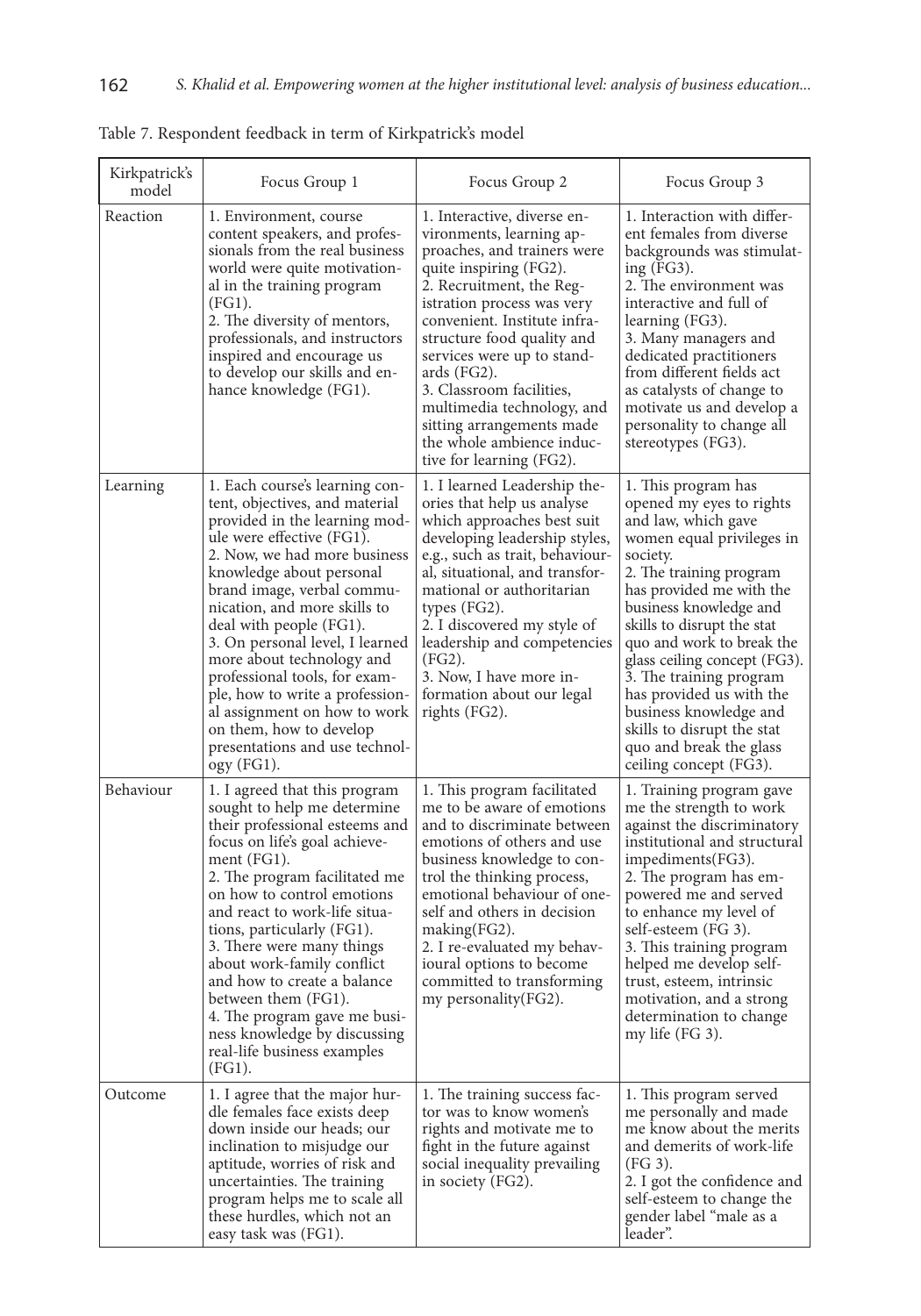Overall, women who participated revealed that the training program had a very substantial impact on their lives. All the Leadership training and development program's female participants shared that they had gained knowledge, learned many tactics to deal with people, learned verbal communication patterns, and polished many future competencies.

One of the shreds of evidence is that they would spread positive words of mouth to encourage other young girls about the program and its effectiveness. All the women showed a high level of intrinsic motivation to remove gender labels, enhance self-esteem and business knowledge to deal with future monetary challenges. They mostly gave weightage to the following:

- Their opinion showed that they valued the opportunity to meet with the leaders and aspirants of different fields; to know the real-life problems and challenges, which were not usually discussed before. Furthermore, they got aware of the inevitable challenges they might face in a professional career.
- All women valued the practical knowledge given to them, especially knowledge about useful tools that help them deal with daily life situations and work-life challenges.
- They highly appreciate the course content and materials provided to them.
- All the females get aware of the type of leadership they have and, they focused on the aspects which needed most to develop or enhance their traits to nurture leadership personality.
- The program helped them to know better about themselves relative to their employment field and family-work life balance.

Active participation in various activities performed during the training session made female students more empowered. Some women expressed that they got inspiration from other professional women, which urge them to demand their work rights at their current job. From real administrators' experiences, every task or activity performed led toward a situation where women become asked to handle it with skill. Besides, the confidence they gained commenced from the selection process, and it encourages them a lot that they got selected from a large pool of candidates. All the women got a long term perspective to motivate themselves. Even though participants may not immediately apply this training, but in a career, they had a positive frame of mind to cope with every Challenge.

# **4. Discussion**

United Nations Goals for sustainability and development consider education for all countries of the world. They were especially emphasising women's business education and equitable rights in developing and underdeveloped countries. In this scenario, business education and leadership training play a vital role in removing gender labels, mainly helping women get equitable employment opportunities and access to managerial positions. The research literature has previously described women's incompetence, lack of education, training, skills, abilities, and self-trust to become leaders. Literature also emphasised the barriers for women to excel in the workplace and gain authoritarian positions. The present research study analyses women's participation, and subjectively assessed women's leadership training programs' outcomes.

The study dealt with the design of leadership and business courses, the content of classes, women's participation, mentors and managers' experiences, and evaluation of the program and its success. The female participants who attended the leadership training program gave a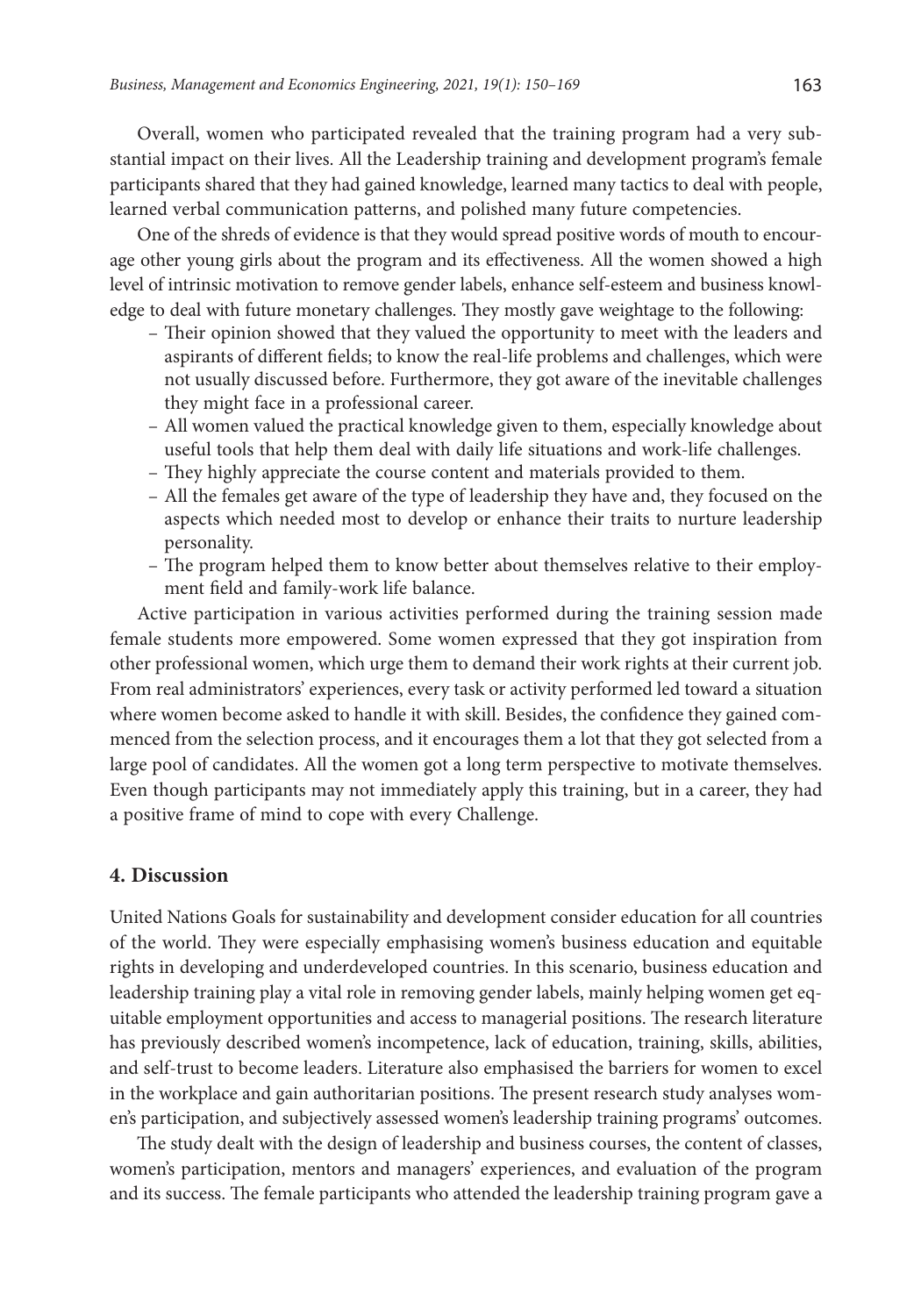strongly positive assessment in a quantitative study. Women showed their appreciation for the training environment and approach used. The training program helped them in personal development. They positively rate the theoretical courses after the training. However, they were satisfied with the Self-Brand image, Media Networking, leadership, and public communication courses to enhance their knowledge. Many women indicate their previous unawareness about these subjects before training assessment and specify that they had learned theories and tools that provided them with a new sense of gaining capabilities and empowerment.

Thus, this training program might have changed the negative societal concepts and tried to break the glass ceiling concept, which the literature highlighted many times. Lack of leadership skills reduced by providing leadership training (teamwork, collaboration, decision-making, interpersonal communication, networking, self-branding, motivation) and tools to make them active entities in society's social and political structure. The training organiser's particular stressed involving female participants from diverse fields and backgrounds. As literature highlighted the specific involvement of engineering students, agricultural students have the least possibilities of getting authoritarian positions in information technology, the economic, and public sectors. An in-depth interview of the focus group revealed the changes in the participant's skills, capabilities, and self-trust. The exploratory study has exposed that women have low self-esteem, no focused ambition for the future, unawares with the leadership competency they possessed, self-inflicted barriers, and low perceptions of their minds as well developed by society.

Kirkpatrick's model feedback showed that the training program positively impacted females' skills, knowledge, and behaviour in a qualitative study. The program inspired them to believe in themselves, change their attitude, and gave them new windows of opportunity. A program inspired them to show courage at the workplace, raise voices against gender inequality, and demand equal labour rights. More importantly, women said that the program was helpful to showcase their skills in real-life situations as a conflict handler and the challenges they might face in future business activities. In the tight socio-economic structure of Pakistan, women must scale higher in their ambitions and business career. Other than external hurdles, women expressed that the biggest hurdle existed in their minds before training: fear of failure. This training program helps them embrace change within themselves, broaden their horizon, and challenge the societal norms and status quo.

The participants who have attended the program indicate that training has unleashed their talent for leadership. The qualitative results showed that women started thinking big and promised to stop playing safe. The outcomes revealed that leadership training and business knowledge have a tremendous impact on students' personalities and could help women advocate themselves. Finally, the Training program fulfils the requirements of a good training program on an aggregated basis. Women who participated recognised that their level of aptitude, skills, and acquaintance has improved.

# **Conclusions**

Leadership training and education are still in the embryonic stage in Pakistan. The present study is mainly carried out to evaluate the business education and leadership training program at the higher institutional level. The qualitative and quantitative results of the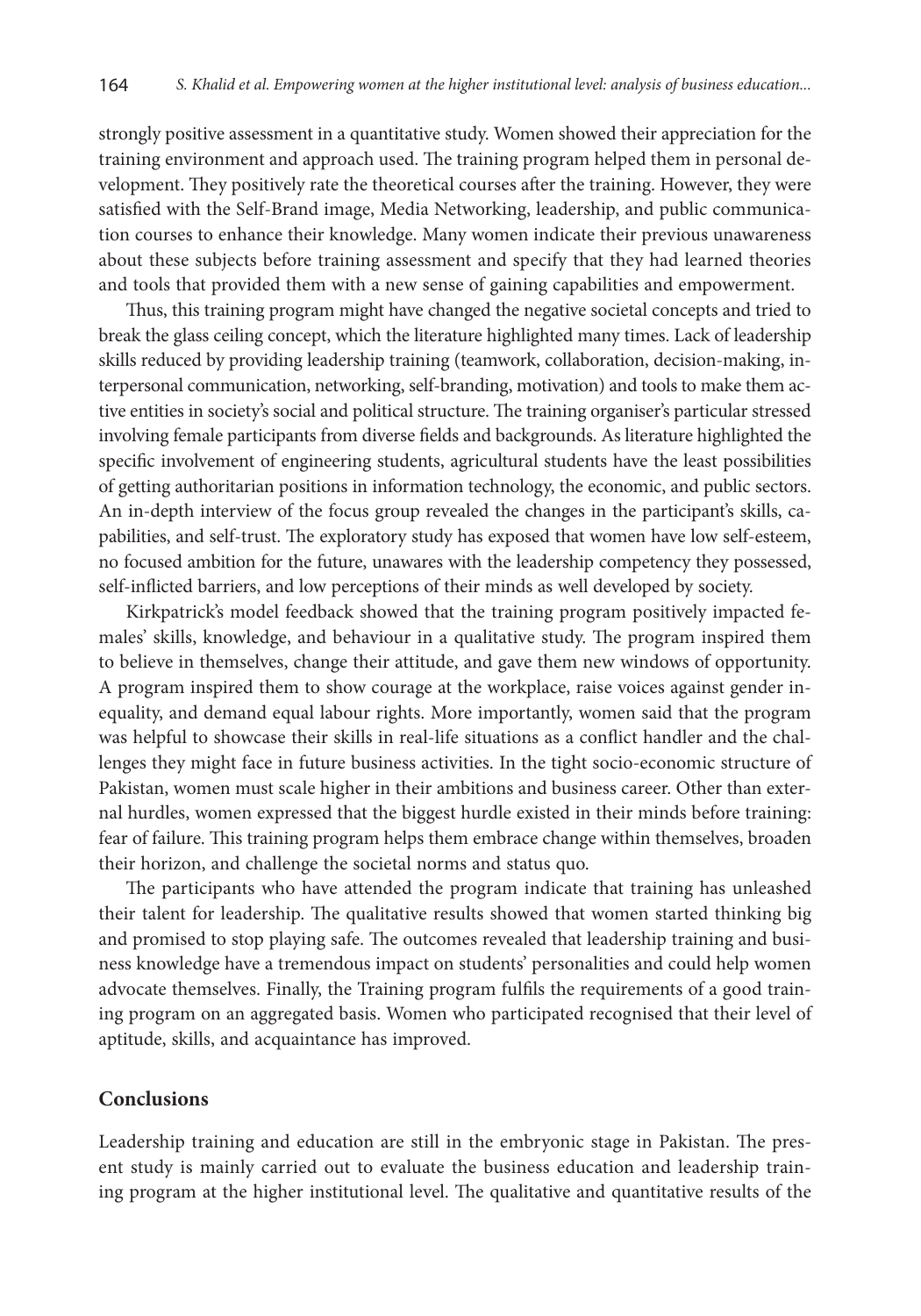study exhibited that training has well received. Training program showed the effectiveness of education and skills for women to improve the self-perception. Furthermore, taking the participants' suggestions and opinions showed that the program's organisers and applicants achieved their intended leadership training purpose. This program's outcomes indicated the effectiveness of course activities, coaching, interactive sessions, and the program's real-life experiences.

Finally, women's education, especially business education, empowerment, and gender equity, are the universal issues prevailing in every society and culture of the world. The current research study tried to highlight the significance of females' knowledge to develop their skills, competencies, tools, and leadership abilities to gain self-identity. A robust and dedicated effort to organise leadership development programs is the need for time for Pakistani society. This commitment of higher education commission, NGO's, and the government will help to break down the critical situation of employment barriers obstacles in procurement. Higher academic and training institutions facilitate education, design leadership courses and programs to build an equitable gender legacy, a strong business, and a sustainable economy for future endeavours. Women's leadership is still an embryonic stage in Pakistan. The finding shows that leadership training programs will significantly contribute to women's empowerment and lift social and cultural barriers. Research work supported women's education and leadership for the economic growth of the country. The current situation about leadership, education, and women empowerment may be bleak, but higher education commission initiatives from the last few decades will speed up women's awareness. The present study emphasised the relevance of leadership education for women to build their confidence, strengthen their tools and capabilities for breaking the stereotyping in the Pakistani business world and society. Higher academic institutions are better places to expedite women's leadership education, equal rights, and create an opportunistic legacy for future endeavours.

#### **Limitations and future recommendations**

Despite all, several limitations have been identified that open the paths and gave a new perspective for future research. First, it might be possible that the generalizability and social desire could have influenced participants' responses and opinions. However, the analysis of qualitative outcomes showed that this kind of effect was not significant. The current research study may replicate by using another context. Moreover, another training program aims to hold, which will help assess the leadership and business program after two years. Subsequently, the result could corroborate by analysing all the female students' situations and backgrounds after selecting the business and employment industry. After that, an additional research study needs to conduct to evaluate the real effect. Whether women are more productive, decisive, and efficient in their workplaces, such a study explores whether participants have altered their philosophies or shifted in behaviour. For evaluating the real effectiveness of training, a survey study needs to conduct.

Furthermore, a comparative analysis needs to conduct the selection process of participants in the training program. In the future, researchers could repeat this research study with a larger sample size by applying a longitudinal method, as the current study dealt with small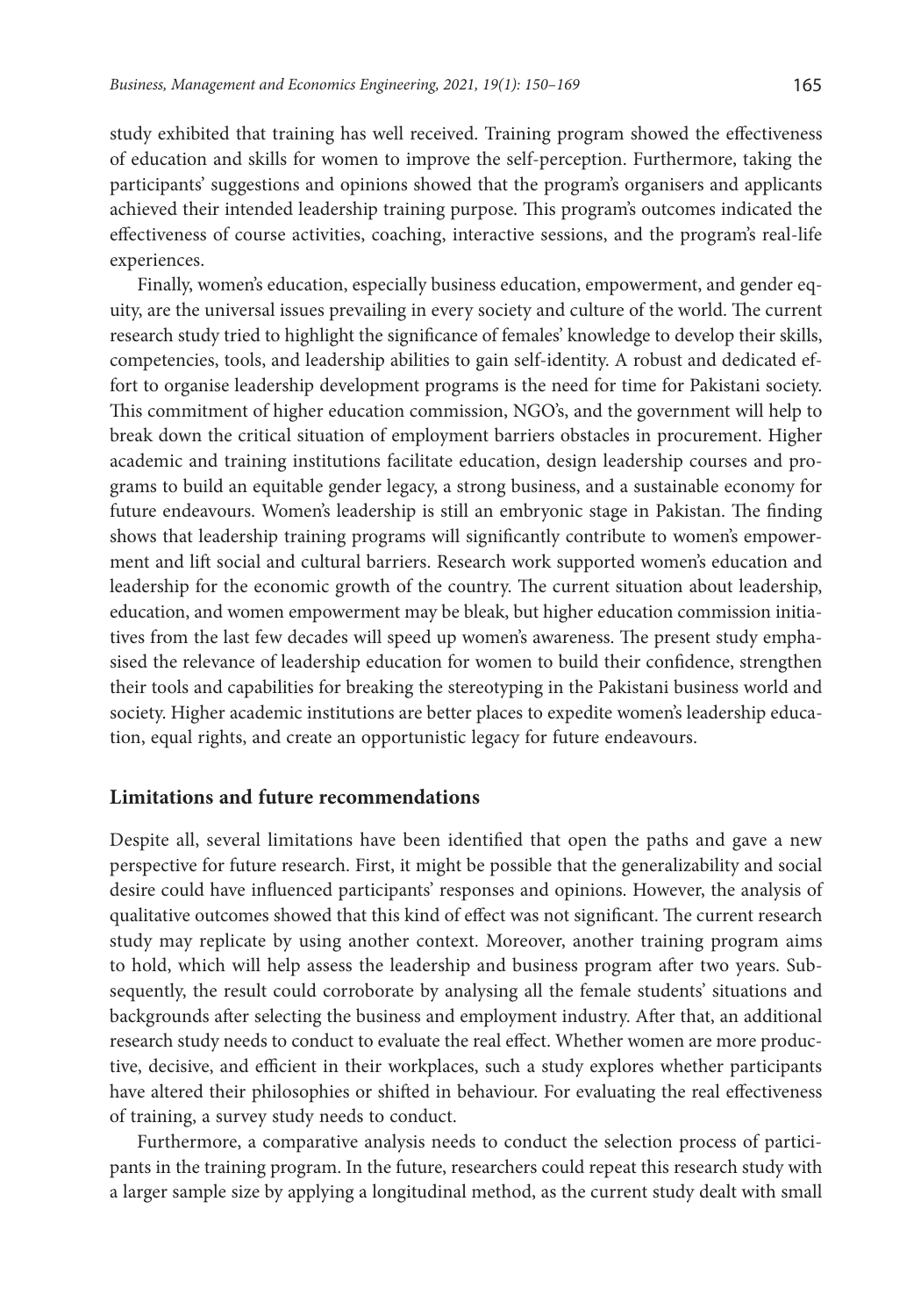sample data. Besides this, the male-only program needs to design to create awareness about gender equality in society. This women leadership program could create an opportunity to expand this plan on men to observe whether women empowerment happens similarly, as they are working and training alone. Another form of qualitative research, "Autoethnography", could be applied for development in future training programs and improvement in the research's results to explore the applicant's anecdotal and individual experience.

### **Acknowledgements**

The author of this research study expresses gratitude to the instructors, academic staff for support, and the students of this training program for their full cooperation.

# **Funding**

The authors received no specific funding for this work.

# **Author contributions**

Paper conceptualized by SK and WG. SK were responsible for the introduction, study design. AS were responsible for Research background. SK, AUR, and BK were responsible for data collection and discussions. SK and AS performed data analysis and interpretation. BK and SK wrote the first draft of the article. WG and AUR were responsible for Critical review and editing.

# **Disclosure statement**

All Authors have declared that no competing financial, professional, or personal interests exist.

# **Reference**

- Aelterman, N., Vansteenkiste, M., Van Keer, H., De Meyer, J., Van den Berghe, L., & Haerens, L. (2013). Development and evaluation of a training on need-supportive teaching in physical education: Qualitative and quantitative findings. *Teaching and Teacher Education*, *29*(1), 64–75. [https://doi.org/10.1016/j.tate.2012.09.001](https://doi.org/10.1016/j.tate.2012.09.001 )
- Afzal, A., Ali, T., Ahmad, M., Zafar, M. I., Niazi, S. K., & Riaz, F. (2009). Identification of factors hampering women empowerment in agricultural decision making and extension work in district Okara, Punjab, Pakistan. *Pakistan Journal of Agricultural Sciences*, *46*(1), 64–68.
- Alba-Hidalgo, D., Benayas del Álamo, J., & Gutiérrez-Pérez, J. (2018). Towards a definition of environmental sustainability evaluation in higher education. *Higher Education Policy*, *31*(4), 447–470. [https://doi.org/10.1057/s41307-018-0106-8](https://doi.org/10.1057/s41307-018-0106-8 )
- Ariani, D. W. (2015). Relationship model of personality, communication, student engagement, and learning satisfaction. *Business, Management and Education*, *13*(2), 175–202. [https://doi.org/10.3846/bme.2015.297](https://doi.org/10.3846/bme.2015.297 )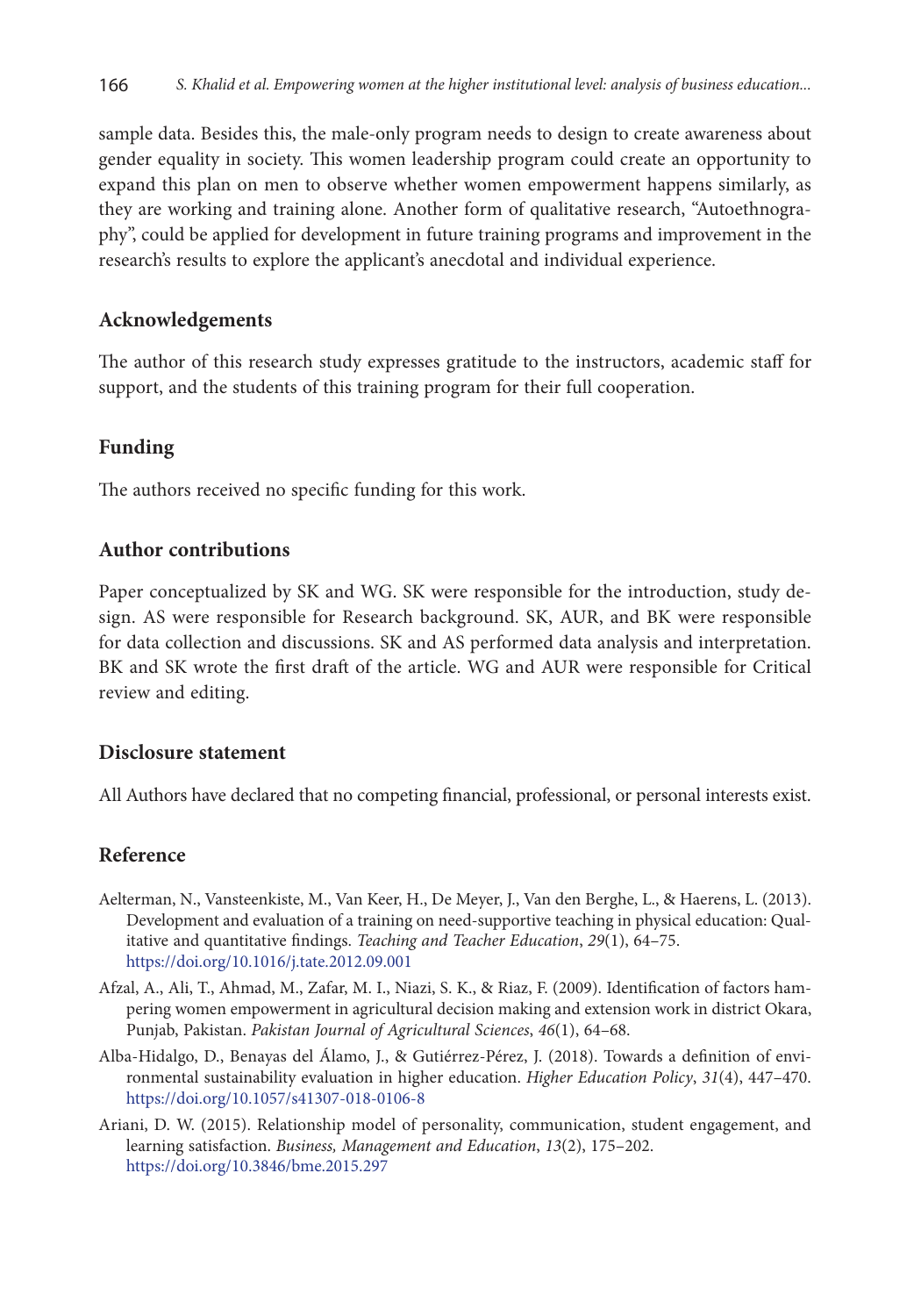- Aziz, A., Shams, M., & Khan, K. S. (2011). Participatory action research as the approach for women's empowerment. *Action Research*, *9*(3), 303–323. <https://doi.org/10.1177/1476750310396952>
- Bagieńska, A. (2016). The demand for professional knowledge as a key factor of the development of outsourcing of financial and accounting services in Poland. *Business, Management and Education*, *14*(1), 19–33. <https://doi.org/10.3846/bme.2016.313>
- Batool, S. S., & Batool, S. A. (2018). Levels of education, age, legal awareness and women' s empowerment. *Journal of Research and Reflections in Education*, *12*(2), 1–19.
- Bushra, A., & Nasra, W. (2015). Assessing the socio-economic determinants of women empowerment in Pakistan. *Procedia – Social and Behavioural Sciences, 177*, 3–8. [https://doi.org/10.1016/j.sbspro.2015.02.321](https://doi.org/10.1016/j.sbspro.2015.02.321 )
- Bustamante-Gavino, M. I., Rattani, S., & Khan, K. (2011). Women's empowerment in Pakistan Definitions and enabling and disenabling factors: A secondary data analysis. *Journal of Transcultural Nursing*, *22*(2), 174–181. <https://doi.org/10.1177/1043659610395762>
- Cann, O. (2018). *108 Years: Wait for gender equality gets longer as women's share of workforce, politics drops*. World Economic Forum. <http://reports.weforum.org/global-gender-gap-report-2018/>
- Carmona, S., Ezzamel, M., & Mogotocoro, C. (2018). Gender, management styles, and forms of capital. *Journal of Business Ethics*, *153*(2), 357–373. <https://doi.org/10.1007/s10551-016-3371-8>
- Countryeconomy*.* (2018). *The Global Gender Gap Index by the World Economic Forum: Magnitude and scope of gender-based disparities*. [https://countryeconomy.com/demography/global-gender-gap-index](https://countryeconomy.com/demography/global-gender-gap-index )
- Chaudhry, I. S., Nosheen, F., & Lodhi, M. I. (2012). Women empowerment in Pakistan with special reference to Islamic viewpoint: An empirical study. *Pakistan Journal of Social Sciences (PJSS)*, *32*(1), 171–183. [https://www.bzu.edu.pk/PJSS/Vol32No12012/Final\\_PJSS-32-1-13.pdf](https://www.bzu.edu.pk/PJSS/Vol32No12012/Final_PJSS-32-1-13.pdf )
- Dalati, S., & Alchach, H. (2018). The effect of leader trust and knowledge sharing on staff satisfaction at work: Investigation of universities in Syria. *Business, Management and Education*, *16*(1), 190–205. [https://doi.org/10.3846/bme.2018.2852](https://doi.org/10.3846/bme.2018.2852 )
- *Economic Survey of Pakistan*. (2019). <https://www.opfblog.com/tag/economic-survey-2018-2019/>
- Elvish, R., Burrow, S., Cawley, R., Harney, K., Graham, P., Pilling, M., Gregory, J., Roach, P., Fossey, J., & Keady, J. (2014). Getting to know me: The development and evaluation of a training programme for enhancing skills in the care of people with dementia in general hospital settings. *Ageing and Mental Health*, *18*(4), 481–488. <https://doi.org/10.1080/13607863.2013.856860>
- Faiz, R., Bano, S., & Asif, A. (2017). Walls all around: Developments in the gender and leadership in Pakistan. *Gomal University Journal of Research (GUJR)*, (Special Issue I), 116–125. [https://www.researchgate.net/publication/319482871](https://www.researchgate.net/publication/319482871 )
- Hafeez, I., Yingjun, Z., Hafeez, S., Mansoor, R., & Rehman, K. U. (2019). Impact of workplace environment on employee performance: Mediating role of employee health. *Business, Management and Education*, *17*(2), 173–193. [https://doi.org/10.3846/bme.2019.10379](https://doi.org/10.3846/bme.2019.10379 )
- Hameed, W., Azmat, S. K., Ali, M., Sheikh, M. I., Abbas, G., Temmerman, M., & Avan, B. I. (2014). Women's empowerment and contraceptive use: The role of independent versus couples' decisionmaking, from a lower middle income country perspective. *PLoS ONE*, *9*(8), e104633. <https://doi.org/10.1371/journal.pone.0104633>
- Jabbar, A., & Imran, A. (2013). Perception of glass ceiling in the educational institution: An evidence from Pakistan. *World Applied Sciences*, *23*(5), 628–634.
- Jumani, N., Safdar, M., Bhatti, A., & Ghazi, S. (2013). Empowerment of women through distance education in Pakistan. *The Turkish Online Journal of Distance Education*, *8*(4), 135–149. [http://journalda](http://journaldatabase.info/articles/empowerment_women_through_distance_education.html)[tabase.info/articles/empowerment\\_women\\_through\\_distance\\_education.html](http://journaldatabase.info/articles/empowerment_women_through_distance_education.html)
- Keitsch, M. (2018). Structuring ethical interpretations of the sustainable development goals Concepts, implications and progress. *Sustainability*, *10*(3), 829. h<ttps://doi.org/10.3390/su10030829>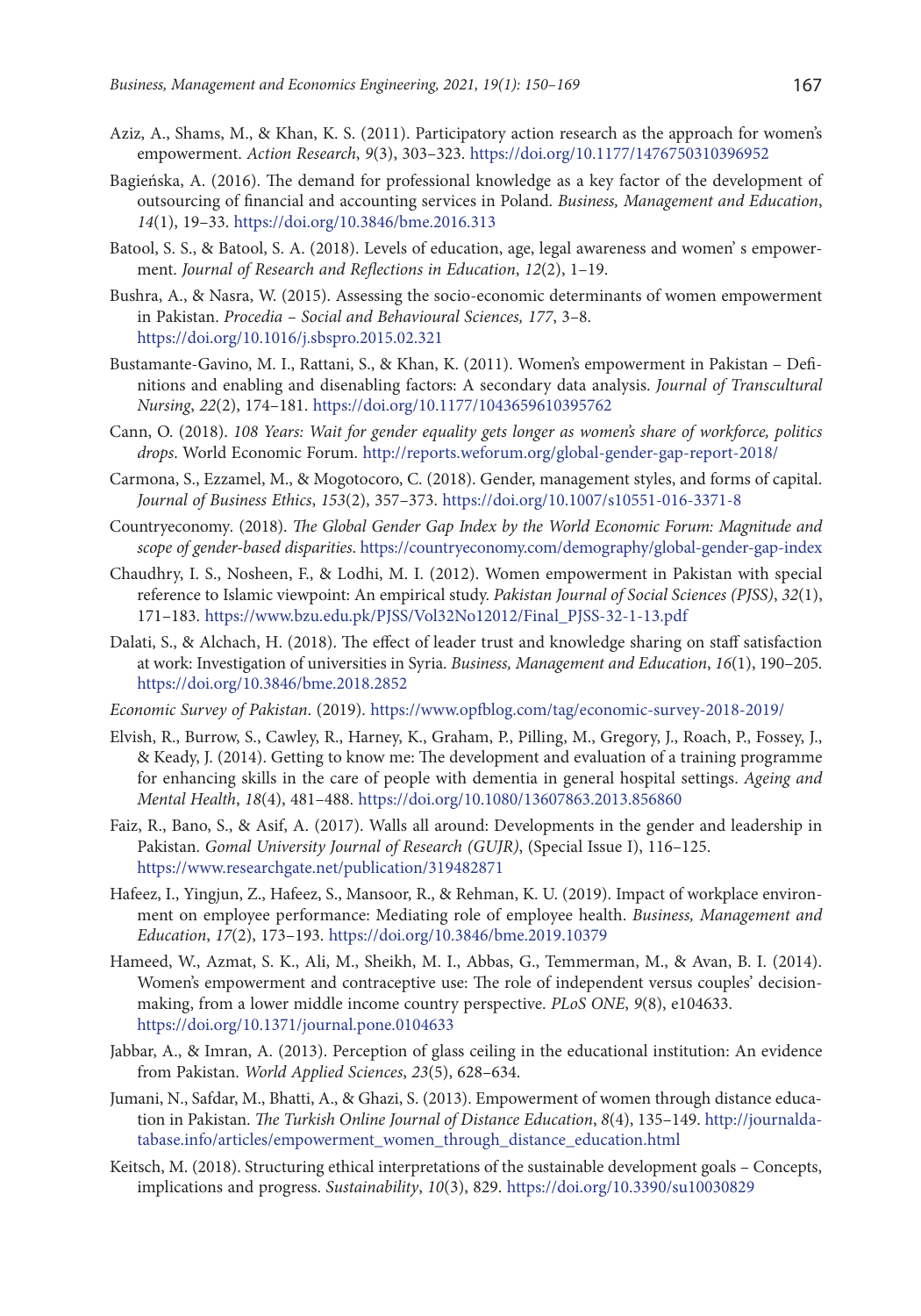- Khan, K. A., Turner, R., & Maqsood, T. (2013). *Factors that influence the success of public sector projects in Pakistan* [Conferencce presentation]. Conference: IRNOP XI, Oslo, Norway. [https://doi.org/10.13140/2.1.4832.9605](https://doi.org/10.13140/2.1.4832.9605 )
- Khan, N., & Rahman, A. U. (2018). National character and leadership in Pakistan: Challenges and response. *Pakistan Journal of Criminology*, *10*(5), 57–71. <https://www.researchgate.net/publication/333149947>
- Khatri, D. R. (2016). The role of education towards women empowerment in India. *International Journal of Advanced Research*, *4*(11), 550–555. <https://doi.org/10.21474/ijar01/2117>
- Khurshid, A. (2016). Domesticated gender (in) equality: Women's education & amp; gender relations among rural communities in Pakistan. *International Journal of Educational Development*, *51*, 43–50. [https://doi.org/10.1016/j.ijedudev.2016.08.001](https://doi.org/10.1016/j.ijedudev.2016.08.001 )
- Khurshid, N., & Saboor, A. (2013). Impact assessment of economic interventions of AKRSP on the lives of rural women: A case study of Northern Areas of Pakistan. *International Journal of Economics, Commerce and Research*, *3*(1), 49–56.
- Kumar, R. (2016). Women empowerment through education in Nurpur Shahan. *International Journal of Science and Research (IJSR)*, *5*(1), 1932–1936. <https://doi.org/10.21275/v5i1.NOV153175>
- Miotto, G., López, M. P., & Rodríguez, J. R. (2019). Gender equality and UN sustainable development goals: Priorities and correlations in the top business schools' communication and legitimation strategies. *Sustainability*, *11*(2), 302. <https://doi.org/10.3390/su11020302>
- Nawaz, F. (2009). Critical factors of women entrepreneurship development in rural Bangladesh. *SSRN Electronic Journal*, *5*, 1–19. <https://doi.org/10.2139/ssrn.1403411>
- Nie, H., & Xing, C. (2019). Education expansion, assortative marriage, and income inequality in China. *China Economic Review*, *55*, 37–51. <https://doi.org/10.1016/j.chieco.2019.03.007>
- Noureen, G. (2015). Education as a prerequisite to women's empowerment in Pakistan. *Women's Studies*, *44*(1), 1–22. <https://doi.org/10.1080/00497878.2014.971215>
- Patel, R., & Nayak, P. (2013). Development of women education In India. *Indian Journal of Applied Research*, *3*(12), 124–127. [https://www.worldwidejournals.com/indian-journal-of-applied-research-](https://www.worldwidejournals.com/indian-journal-of-applied-research-(IJAR)/fileview/December_2013_1386934369_0543f_35.pdf) [\(IJAR\)/fileview/December\\_2013\\_1386934369\\_0543f\\_35.pdf](https://www.worldwidejournals.com/indian-journal-of-applied-research-(IJAR)/fileview/December_2013_1386934369_0543f_35.pdf)
- Paulienė, R. (2012). Transforming leadership styles and knowledge sharing in a multicultural context. *Business, Management and Education*, *10*(1), 91–109. <https://doi.org/10.3846/bme.2012.08>
- Permanyer, I., & Boertien, D. (2018, April 26–28). A century of change in global educational inequality and gender differences in education. In *Population Association of America (PAA) Annual Meeting* (Vol. 12). <https://paa.confex.com/paa/2018/meetingapp.cgi/Paper/19987>
- Poultney, V., & Fordham, J. (2018). Researching reciprocal leadership: Using the consciousness quotient inventory (CQ-i) as a pilot methodology to explore leadership with the context of a school-university partnership. *Management in Education*, *32*(1), 32–39. [https://doi.org/10.1177/0892020617748151]( https://doi.org/10.1177/0892020617748151 )
- Raudeliūnienė, J., & Kordab, M. (2019). Impact of knowledge oriented leadership on knowledge management processes in the Middle Eastern audit and consulting companies. *Business, Management and Education*, *17*(2), 248–268. <https://doi.org/10.3846/bme.2019.11284>
- Riaz, T., Ramzan, M., Ishak, H. M., Umair Akram, M. & Karim, . Y. (2012). Transformational leadership and employees career salience; an empirical study conducted on banks of Pakistan. *International Journal of Business and Social Science*, *3*(8). 153–160.
- Rieckmann, M. (2012). Future-oriented higher education: Which key competencies should be fostered through university teaching and learning? *Futures*, *44*(2), 127–135. <https://doi.org/10.1016/j.futures.2011.09.005>
- Salik, M., & Zhiyong, Z. (2014). Gender discrimination and inequalities in higher education: A case study of rural areas of Pakistan. *Academic Research International*, *5*(2), 269–276. [http://www.savap.](http://www.savap.org.pk/journals/ARInt./Vol.5(2)/2014(5.2-30).pdf) [org.pk/journals/ARInt./Vol.5\(2\)/2014\(5.2-30\).pdf](http://www.savap.org.pk/journals/ARInt./Vol.5(2)/2014(5.2-30).pdf)